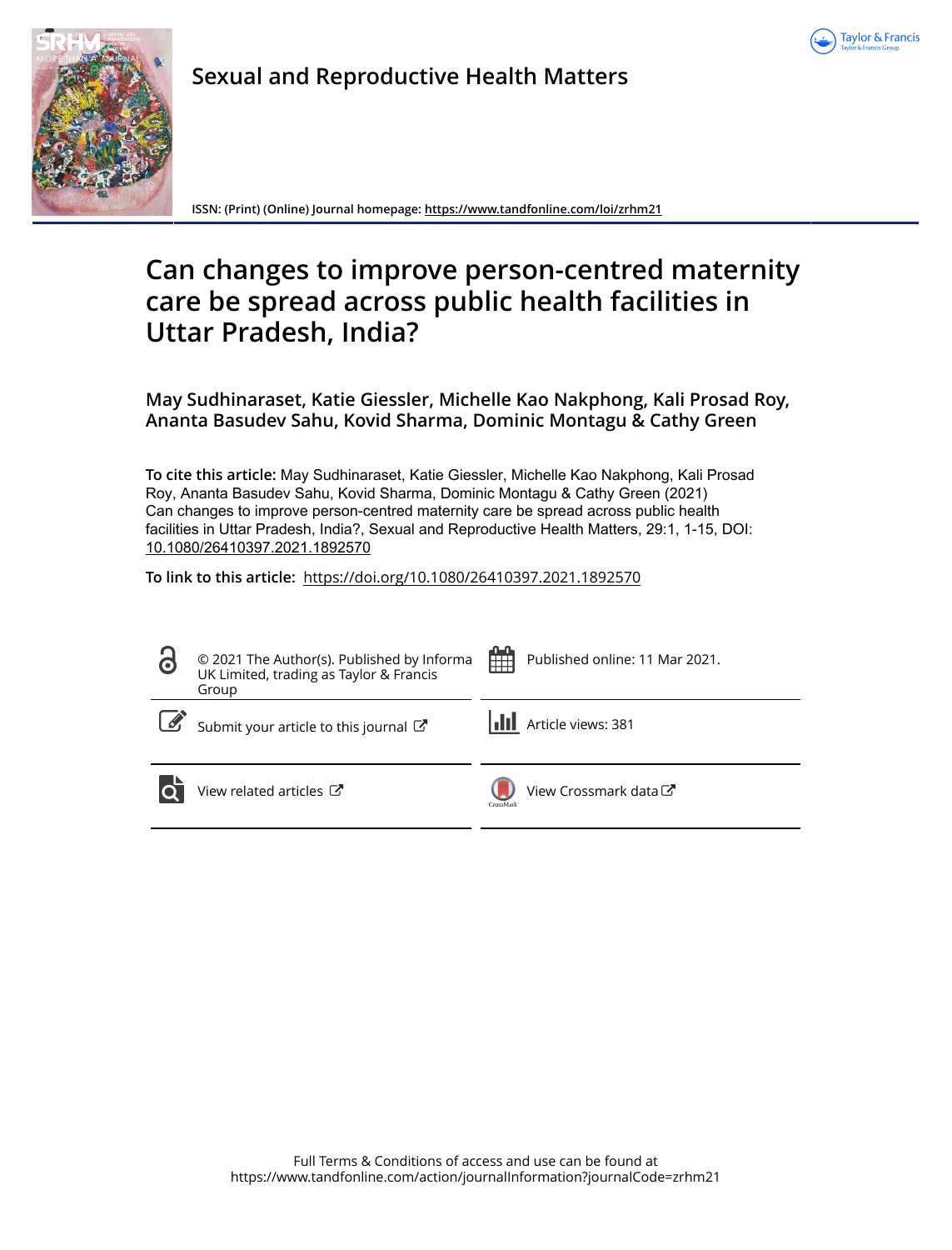**SEXUAL AND** SEXUAL AND<br>REPRODUCTIVE<br>HEALTH<br>MATTERS

MORE THAN A JOURNAL



May Sudhinaraset,<sup>a</sup> Katie Giessler,<sup>b</sup> Michelle Kao Nakphong ®,<sup>c</sup> Kali Prosad Roy,<sup>d</sup> Ananta Basudev Sahu,<sup>e</sup> Kovid Sharma,<sup>f</sup> Dominic Montagu ®,<sup>g</sup> Cathy Green<sup>h</sup>

- a Associate Professor, Community Health Sciences, Jonathan and Karin Fielding School of Public Health, University of California Los Angeles, Los Angeles, CA, USA. Correspondence: [msudhinaraset@ucla.edu](mailto:msudhinaraset@ucla.edu)
- b Associate Director, Institute for Global Health Sciences, University of California, San Francisco, CA, USA
- c Doctoral Student, Community Health Sciences, Jonathan and Karin Fielding School of Public Health, University of California Los Angeles, Los Angeles, CA, USA
- d Associate Director-Research & Metrics, Population Services International, New Delhi, India
- e Senior Manager, Population Services International, New Delhi, India
- f Senior Specialist, Population Services International, New Delhi, India
- g Professor, Institute for Global Health Sciences, University of California, San Francisco, CA, USA
- h Independent Improvement Consultant, Western Cape, South Africa

Abstract: Poor quality person-centred maternity care (PCMC) leads to delays in care and adverse maternal and newborn outcomes. This study describes the impact of spreading a Change Package, or interventions that other health facilities had previously piloted and identified as successful, to improve PCMC in public health facilities in Uttar Pradesh, India. A quasi-experimental design was used including matched controlintervention facilities and pre–post data collection. This study took place in Uttar Pradesh, India in 2018– 2019. Six large public health facilities participated in the evaluation of the spread study, including three intervention and three control facilities. Intervention facilities were introduced to a quality improvement (QI) Change Package to improve PCMC. In total, 1200 women participated in the study, including 600 women at baseline and 600 women at endline. Difference-in-difference estimators are used to examine the impact of spreading a QI Change Package across spread sites vs. control sites and at baseline and endline using a validated PCMC scale. Out of a 100-point scale, a 24.93 point improvement was observed in overall PCMC scores among spread facilities compared to control facilities from baseline to endline (95% CI: 22.29, 27.56). For the eight PCMC indicators that the Change Package targeted, spread facilities increased 33.86 points (95% CI: 30.91, 36.81) relative to control facilities across survey rounds. Findings suggest that spread of a PCMC Change Package results in improved experiences of care for women as well as secondary outcomes, including clinical quality, nurse and doctor visits, and decreases in delivery problems.

Trial registration: [ClinicalTrials.gov identi](https://clinicaltrials.gov/show/NCT04208841)fier: NCT04208841.. DOI: 10.1080/26410397.2021.1892570

Keywords: quality improvement collaborative, quality improvement, Change Package, spread method, person-centred maternity care, patient-centred care, India, maternal health

#### Background

While India has made steady progress in advancing maternal health objectives, the country's maternal mortality ratio (MMR) remains high. Between 2016 and 2018, the MMR in India declined from 130 to 113 deaths per 100,000 live births; $<sup>1</sup>$  however, significant inequities across</sup> the country continue, with poorer states reporting higher MMRs. Uttar Pradesh (UP), the country's most populous state, had an MMR of 197 per 100,000 live births, the second highest MMR of any state in India. $1$  In 2017, the Government of India launched a wide-scale initiative to reduce maternal morbidity and mortality by improving the quality of care during the immediate and post-partum period.[2](#page-13-1) The initiative focused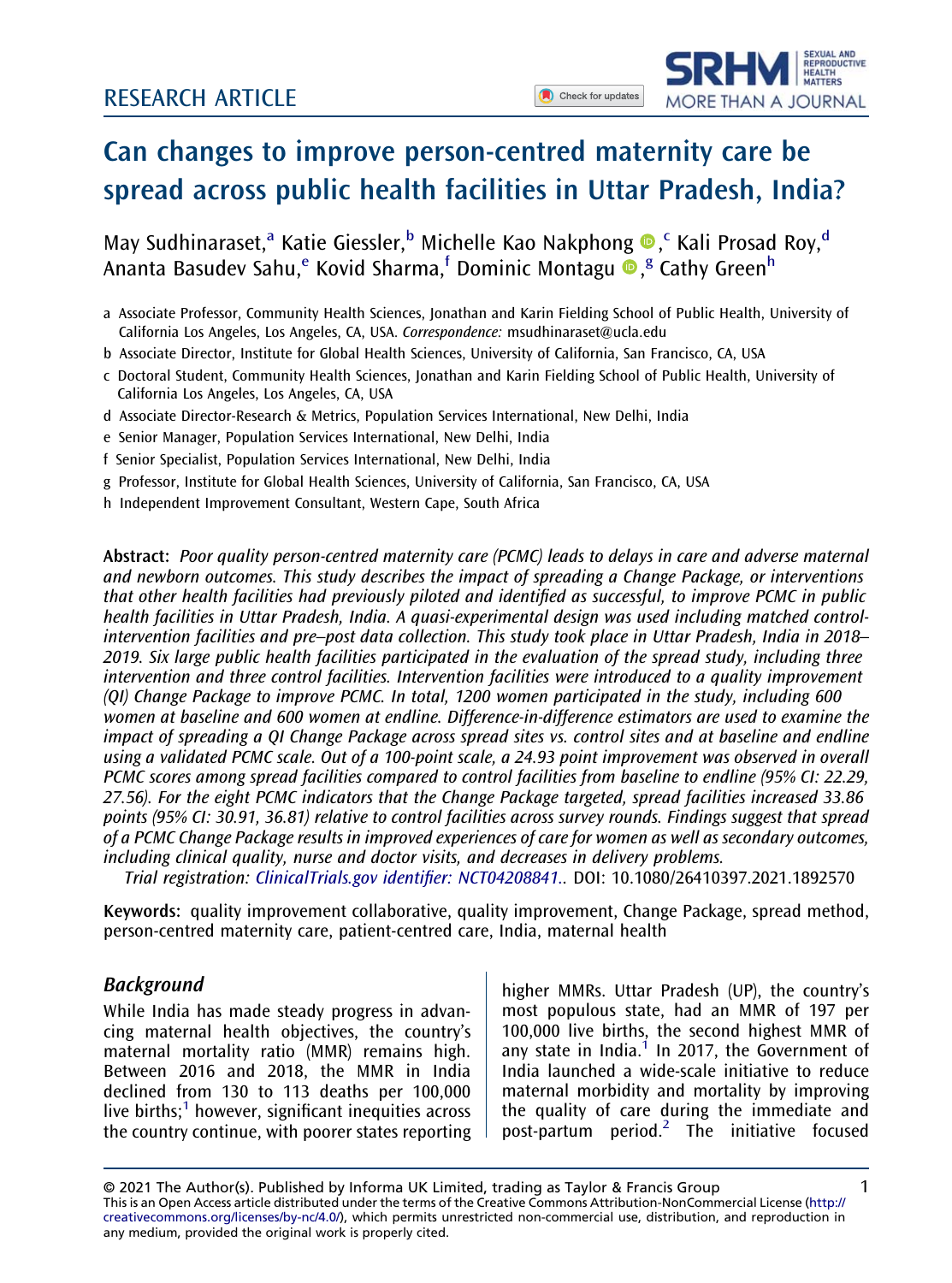<span id="page-2-0"></span>specifically on providing Respectful Maternity Care (RMC) and positive birthing experiences; however, implementation challenges remain and it is unclear how the programme has impacted broader quality of maternal care and maternal health outcomes.<sup>[3](#page-13-2)</sup> Inequities in the MMR are correlated to poor experiential quality of care. High rates of mistreatment during childbirth have been reported in Uttar Pradesh, including physical or verbal abuse, lack of provider availability, use of non-evidence-based birthing practices, and threats of violence. $4-7$  Poor patient experiences are particularly common in large, public hospitals in Uttar Pradesh, reflective of poor public health infrastructure and an overburdened health system.[8](#page-13-3) Specific intervention strategies to improve women's experiences during maternity care are needed.

<span id="page-2-4"></span><span id="page-2-3"></span><span id="page-2-2"></span><span id="page-2-1"></span>Developed in 2016, the World Health Organization (WHO) framework on Quality of Care for Maternity Care highlights person-centred maternity care (PCMC) as an important outcome for women globally.<sup>[9](#page-13-4)</sup> PCMC is defined as being respectful of and responsive to women's preferences and needs. It seeks to improve women's experiences of care by facilitating collaborative and informed decision-making, ensuring freedom from abuse, coercion, and bribery, and providing a supportive environment for childbirth and labour.<sup>10,[11](#page-13-6)</sup> PCMC is linked to improved outcomes for both mothers and babies such as lower reported newborn complications and increased intention to return to the same facility for future births.<sup>12</sup> Despite recognition that women often experience high levels of mistreatment during maternity care, a recent systematic review of PCMC interventions found few that improved it. Of the interventions included in the review, there were mixed results on their effectiveness at improving PCMC.<sup>13</sup> Challenges to implementing PCMC include staff shortages and frequent staff turnover, high patient volumes, and lack of space in health facilities.<sup>14,[15](#page-13-10)</sup> Given high reported levels of mistreatment within facilities, and an increase in facility-based births in Uttar Pradesh, India, evidence-based quality improvement strategies are needed.

<span id="page-2-7"></span><span id="page-2-6"></span><span id="page-2-5"></span>Quality Improvement Collaboratives (QICs) are an established method designed to enhance the impact of quality improvement (QI) tools, such as the Model for Improvement,  $16$  by bringing multidisciplinary teams from similar organisations or systems together to focus on a common problem. They <span id="page-2-8"></span>have been used to improve health care practices around the globe.<sup>17</sup> This approach has gained popularity due to its ability to make rapid improvements in low-resource settings, emphasis on improving patient care using existing resources, and a focus on organisational and institutional change[.17](#page-13-12) Team work and cooperation across organisational boundaries may be effective for improving PCMC, given that other studies have found key facilitators for improving patient-centred care rest in part on the engagement, motivation, and collaboration of providers in effecting system change[.18](#page-13-13) However, to our knowledge, QICs have not been applied to issues of women's experiences of care. QICs are often resource-intensive as they are designed and led by experts external to the facilities involved.<sup>18</sup> Consequently, implementers often combine a QIC with the planned and active "spread" of learning to facilitate cost-effective uptake of successful improvement changes to a much wider set of recipients.

<span id="page-2-10"></span><span id="page-2-9"></span>The spread model is defined as the replication of ideas and changes in processes or behaviours already shown to help secure improvements through a QIC, allowing impact at a much greater scale.<sup>[19](#page-13-14)</sup> The spread model is different from the QIC model, however, because it requires less intensive external support from QI experts. Multiple options for spreading improvement interventions exist.<sup>[20](#page-13-15)</sup> Implementers typically opt for a low resourceintensive approach requiring limited support from external experts. Although there are specific examples of effective applications of spread strategies to replicate QICs at scale, $^{21}$  $^{21}$  $^{21}$  these are limited and more research is needed to examine their efficacy in the area of PCMC. This present study examines a spread approach subsequent to a QIC to improve PCMC in maternity in public facilities in Uttar Pradesh.

<span id="page-2-11"></span>To our knowledge, no studies have examined whether implementation and spread of a Change Package can generate improvements in PCMC. This paper will examine whether this approach is a viable mechanism to improve PCMC.

# Methods

## Facility selection

<span id="page-2-12"></span>This study includes six public health facilities in Uttar Pradesh that had previously participated in an unrelated, clinically-focused, large-scale maternal health QI intervention.<sup>[22](#page-14-0)</sup> Given this previous experience, it was assumed that the six study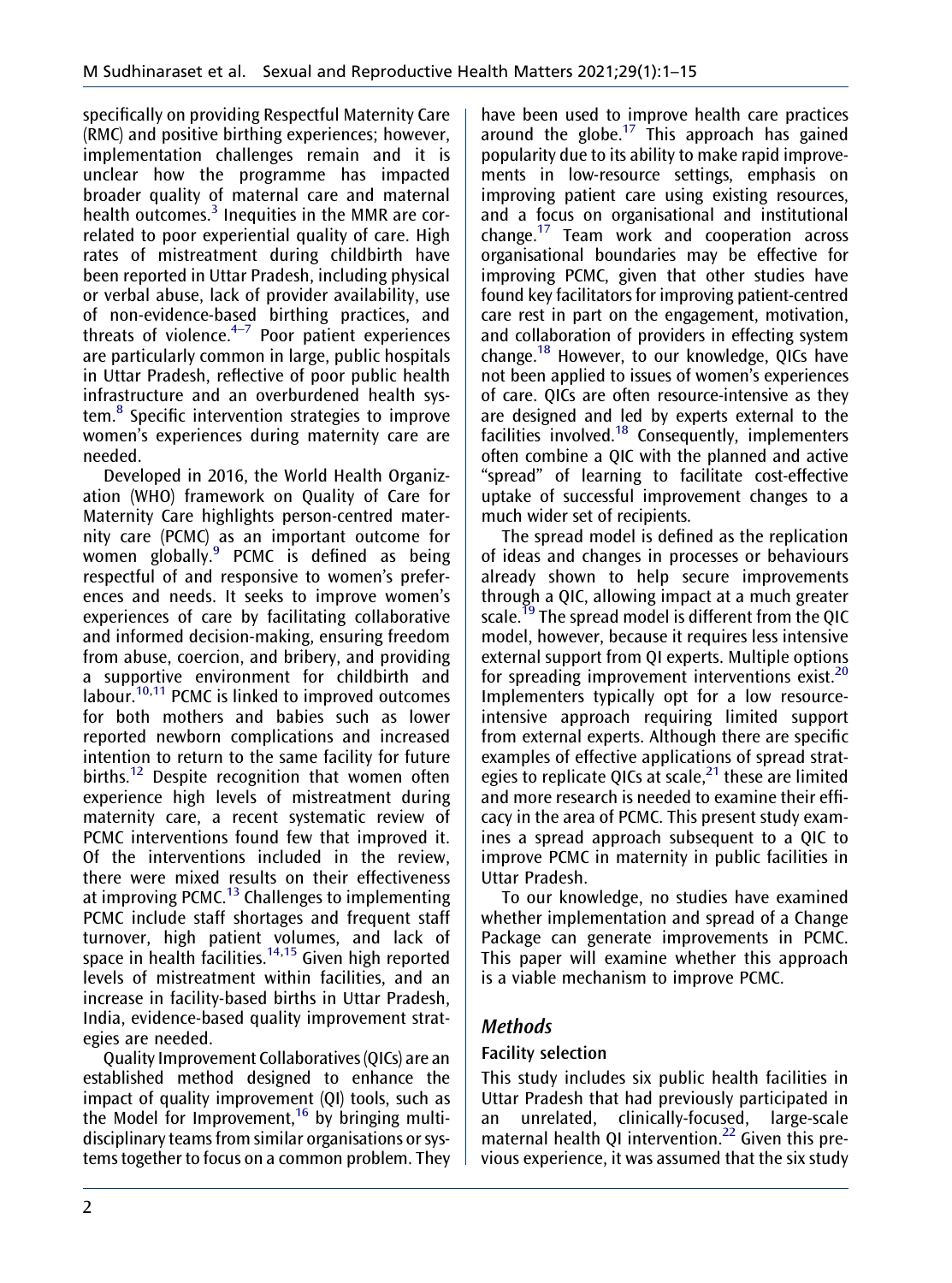sites would be well-positioned to participate in activities described within this paper. Study facilities were located in two districts within 100 km of the capital of Uttar Pradesh and ranged from primary to community health centres. Three spread and three control facilities were matched based on levels of care (primary or community) and annual delivery load within the facility.

#### Intervention description and Change Package intervention

The initial QIC ran for 10.5 months in three public facilities in Uttar Pradesh, with results described in detail elsewhere. $^{23}$  $^{23}$  $^{23}$  Data from the initial QIC is not shown in this present study; however, the three public facilities in the initial QIC are located in the same districts as the facilities in this study, and comparable in level of care and annual delivery loads. The QIC team developed, tested, and refined a "Change Package", a suite of interventions to improve PCMC indicators. Change Package interventions included a range of behavioural and process strategies that showed a positive impact on specific aspects of PCMC. Change Package interventions specifically addressed issues related to PCMC; examples include trainings and putting up posters for staff to introduce themselves, senior staff members working with cleaners to discuss roles and expectations around health facility cleanliness, providing curtains around beds to protect patient privacy and confidentiality, developing a script for explaining certain medicines or drugs given during and after labour and delivery, and training providers/staff to ask about women's pain levels. For a more detailed list, see [Table 1](#page-4-0). The Change Package included detailed descriptions of the successful changes, any adaptations made by intervention facilities, and focused on improving a set of very targeted processes that were being poorly performed in both the intervention and control facilities prior to the intervention.

Following the QIC, the Change Package interventions were implemented in three additional "spread facilities". Spread facilities were encouraged to adopt the Change Package by senior district leaders and adoption was supported by an external QI practitioner who had in-depth knowledge of the interventions and their efficacy.

#### Implementing the spread model and Change Package (six months)

The present study assesses the impact on PCMC scores of spreading the Change Package interventions within health facilities with limited external support. Of the six total study sites, three facilities were selected as "spread sites" for the Change Package, and were asked to form "spread teams", a group within the health facility that would oversee the implementation of the Change Package interventions. Over a six-month period, spread sites were guided to implement the Change Package interventions. An external QI practitioner conducted supportive coaching visits to the spread sites, starting with bi-monthly visits and progressively decreasing numbers of monthly visits by the end of the spread phase. The control facilities received no contact from the QI practitioner over this period; however, following the conclusion of the study, the study team presented successful Change Package interventions for the control facilities to implement if desired.

## Data collection procedures and study sample

Baseline surveys were conducted between April and June of 2018 across the three spread  $(n =$ 300) and three matched control facilities  $(n =$ 300). Endline surveys were conducted between April and June of 2019 in the same facilities, with 300 women in each arm  $(n = 600 \text{ total})$ . We ran a sample size calculation to detect a 10% difference in PCMC scores across sites with 95% confidence and alpha of 0.05. The difference was greater than 10% and we obtained our initial targeted sample size.

Female enumerators were trained in PCMC principles, research ethics, and best practices for data collection prior to deployment to the field. Within study facilities, enumerators approached women between 18 and 49 that had delivered a baby in the health facility within the previous seven days to determine their interest and eligibility to participate in the study. Women that agreed to participate provided verbal consent. Women who were not well enough to participate or who refused to participate following an explanation of the study were excluded. Surveys were conducted with women in semi-private locations within the facility to ensure confidentiality; limited space within the facilities did not allow for surveys to be conducted in fully private settings such as an office. Enumerators used a tablet-based guide to conduct the survey, which took approximately 45 min to complete. All data was uploaded to a main server at the end of each day and the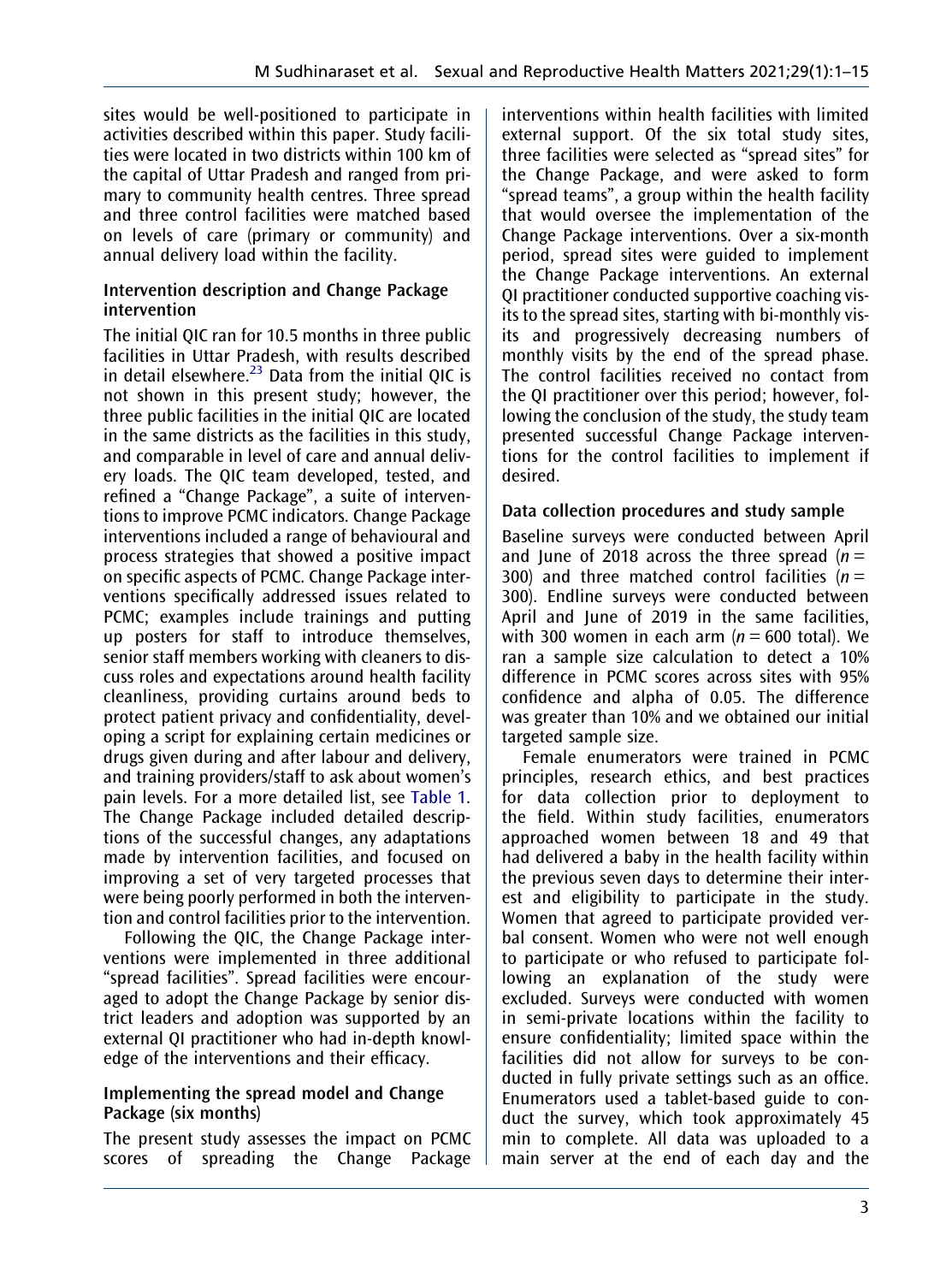<span id="page-4-0"></span>

| <b>Maternity Care (PCMC)</b>                | Table 1. Examples of successful change package interventions for Person-centred                                                                                                                                                                                                                                                                                                                                                                                                                                                        |
|---------------------------------------------|----------------------------------------------------------------------------------------------------------------------------------------------------------------------------------------------------------------------------------------------------------------------------------------------------------------------------------------------------------------------------------------------------------------------------------------------------------------------------------------------------------------------------------------|
| <b>PCMC</b> topic                           | Examples of successful change interventions                                                                                                                                                                                                                                                                                                                                                                                                                                                                                            |
| <b>Staff introductions</b>                  | Train staff on specific PCMC issue<br>$\bullet$<br>Reminders – posters, briefing during staff handovers<br>Targeted endorsement of change by line managers to uncooperative staff<br>$\bullet$<br>Promotion of change to specific staff groups<br>$\bullet$<br>Introductions to whole ward when coming on duty<br>Introduction after delivery for women presenting in 2nd stage of labour<br>$\bullet$                                                                                                                                 |
| <b>Cleanliness</b>                          | Train staff on specific PCMC issue<br>$\bullet$<br>Appointment of dedicated cleaner<br>$\bullet$<br>• Senior staff member outlines cleaner's duties, clarifies roles and<br>expectations<br>• Cleanliness reviewed by staff or senior staff member 2-3 times daily and<br>cleaner called to rectify if required<br>• Patients' supporters (ASHAs) requested to encourage patients to help keep<br>areas clean; posters used to remind ASHAs<br>Buckets of water made available and refilled regularly when piped water<br>disconnected |
| Patient privacy and<br>confidentiality      | Train staff on specific PCMC issue<br>Dedicated sheets or blankets made available by examination table $\&$<br>replaced regularly<br>• Facility gauze or clean cloth brought by patients used to cover them during<br>examinations<br>• Curtains around beds in the labour ward kept closed<br>Labour ward curtains are fast-tracked when needing to be laundered                                                                                                                                                                      |
| Patient education and<br>autonomy           | Train staff on specific PCMC issue<br>A standard script for each test and medicine administered during labour,<br>$\bullet$<br>delivery and in post-natal care is developed and memorised by all relevant staff<br>The purpose for giving oxytocin is repeated after the placenta is delivered<br>Relatives collecting drugs from pharmacy on behalf of the patient are<br>$\bullet$<br>briefed by a member of staff as to their purpose and encouraged to pass this<br>on to the patient                                              |
| Administering pain medication<br>on request | Train staff on specific PCMC issue<br>Staff ask patients about their pain whenever visiting the post-natal care ward<br>The maternity area holds a small stock of pain medication<br>• A register of pain medication held in maternity is used to avoid stock-outs                                                                                                                                                                                                                                                                     |
| Supportive care                             | Train staff on specific PCMC issue<br>Junior staff members transporting patients to the post-natal ward show them<br>$\bullet$<br>the toilet area on arrival and stress they must ask for assistance to walk there                                                                                                                                                                                                                                                                                                                     |
| Position of choice during<br>delivery       | Train staff on specific PCMC issue<br>The member of staff delivering a patient advises them they can request an<br>alternative position                                                                                                                                                                                                                                                                                                                                                                                                |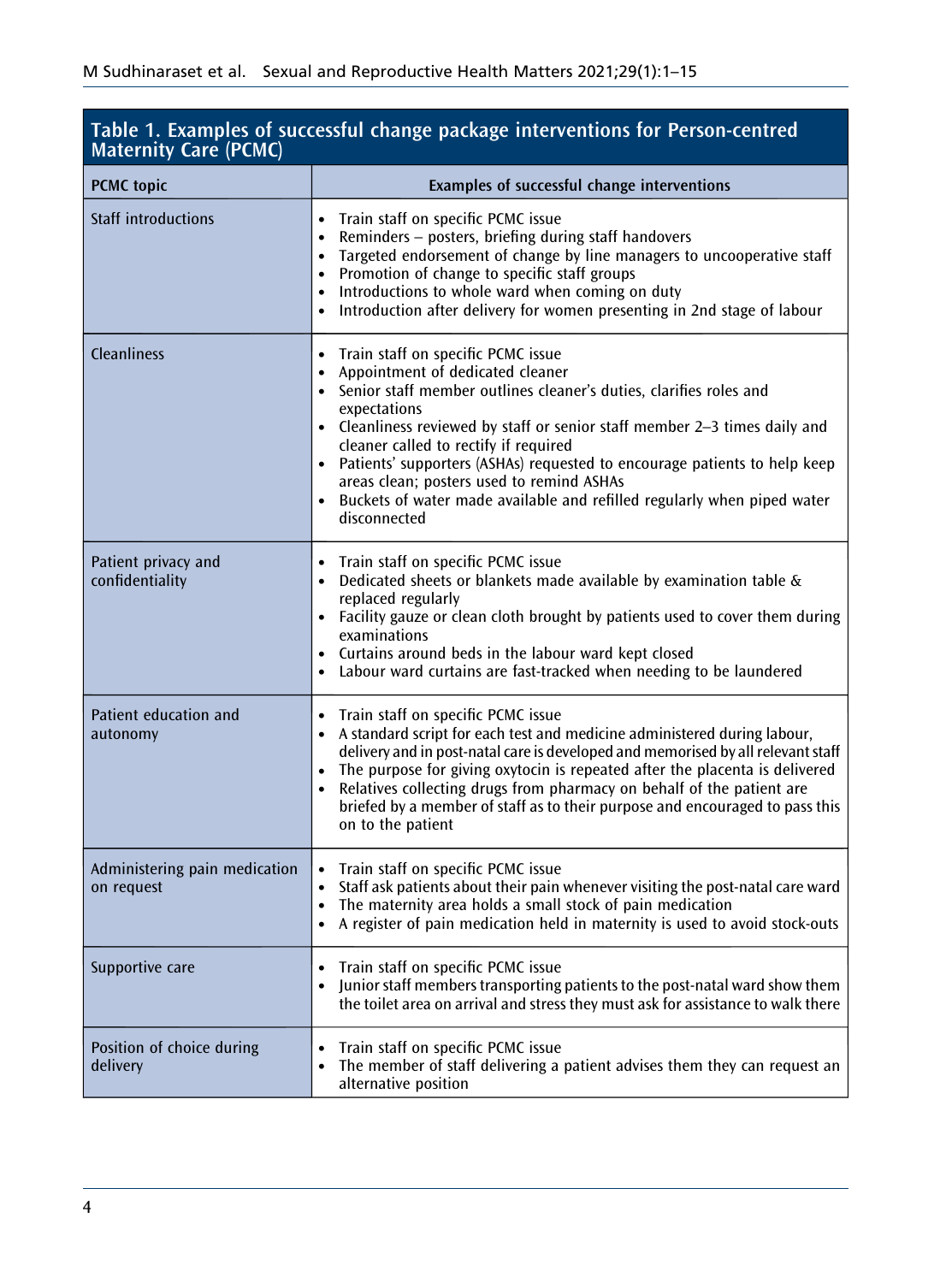Research Manager reviewed each entry to ensure data quality.

#### Study measures

#### Outcome variable: total PCMC score and Change Package PCMC score

<span id="page-5-0"></span>Person-centred maternity care (PCMC) was measured by the PCMC scale, which comprises 27 items about care received over three domains: dignity and respect (6 items); communication and autonomy (9 items); and supportive care (12 items). The PCMC scale was developed in India, Kenya, and Ghana and has demonstrated high content, construct, and criterion validity and good internal-consistency reliability. $24$  Individual items asked about specific types of person-centred care received and scores ranged from 0 to 3 (0 "No, never"; 1 "Yes, a few times"; 2 "Yes, most of the time"; 3 "Yes, all of the time"). Items reported as "not applicable" were conservatively recoded to receive the highest score. Total PCMC scores were computed by summing all PCMC items for each participant, ranging from 0 to 81 points. Final total PCMC and subdomain scores were scaled to 100-point scales.

Additionally, we investigated the eight targeted PCMC indicators that comprised the Change Package that were worked on by all spread facilities. In this manuscript, we refer to these indicators as "Change Package PCMC score". The eight indicators that make up the Change Package PCMC score included the following indicators: (1) provider introduction; (2) assurance of visual privacy during exams; (3) ability to labour and deliver in the woman's position of choice; (4) explanation of medicines and procedures; (5) provision of pain medication; (6) cleanliness of toilets/washrooms; (7) cleanliness of the post-natal ward; and (8) assisting the recently delivered woman to the toilet. Total scores for each participant summed all items and could range from 0 to 24 points. To assist with interpretability, the eight specific PCMC indicators were also scaled to 100 point scales.

We investigated the impact of the intervention on other outcomes including clinical quality, delivery complications (yes vs. no), and frequency of doctor and nurse visits while in the maternity ward (number of visits per day). Clinical quality was measured by a clinical quality index constructed from 22 items from the WHO's standards of care for maternal and newborn care, $^{25}$  $^{25}$  $^{25}$ including blood pressure checks, heartbeat

measurement, and vaginal exam, among others (yes vs. no). Possible scores for the index ranged from 0 to 22 and "don't know" responses were recoded as "no". We tested the reliability of these 22 items and the alpha coefficient was 0.86, suggesting high internal consistency.

#### **Covariates**

We explored socioeconomic factors, pregnancy and provider characteristics that may be associated with PCMC and other outcomes. We investigated distributions of age, parity, employment, wealth, religion, caste, literacy, education, number of antenatal care visits, pregnancy complications, facility type, as well as type and gender of delivery assistant by treatment group and survey round. Wealth quintiles were constructed using a modified EquityTool based on India NFHS4 (released 30 March 2019).

#### Analysis

We conducted three sets of analyses to assess the impact of the spread intervention (1) total PCMC scores for intervention vs. control facilities, (2) Change Package PCMC scores that were worked on during the intervention vs. control facilities, and (3) sub-domains of the total PCMC for intervention vs. control facilities. Differences between treatment groups at each phase were assessed by cross-tabulations, chi-square tests, and t-tests. We constructed multivariate regression difference-in-differences models for each set of analyses to evaluate the impact of the intervention on various outcomes including main effects terms for survey round and treatment group and an interaction term to indicate the difference between groups over time. Linear regression was used for analyses of PCMC, clinical quality, and frequency of doctor and nurse visits. Logistic regression was used to assess the odds of delivery complications. We tested for homogeneity of variance and used robust standard errors (Eicker-Huber-White) to correct for homoschedasticity and clustering. Final multivariate models adjusted for age, parity, education, wealth, religion, caste, facility type, delivery provider, number of ANC visits, and pregnancy complications. Stata SE 15.1 was used for all analyses and statistical significance was established at an alpha level of 0.05.

## Ethical approval

This study was reviewed and approved by the Ethical Review Board at the University of California,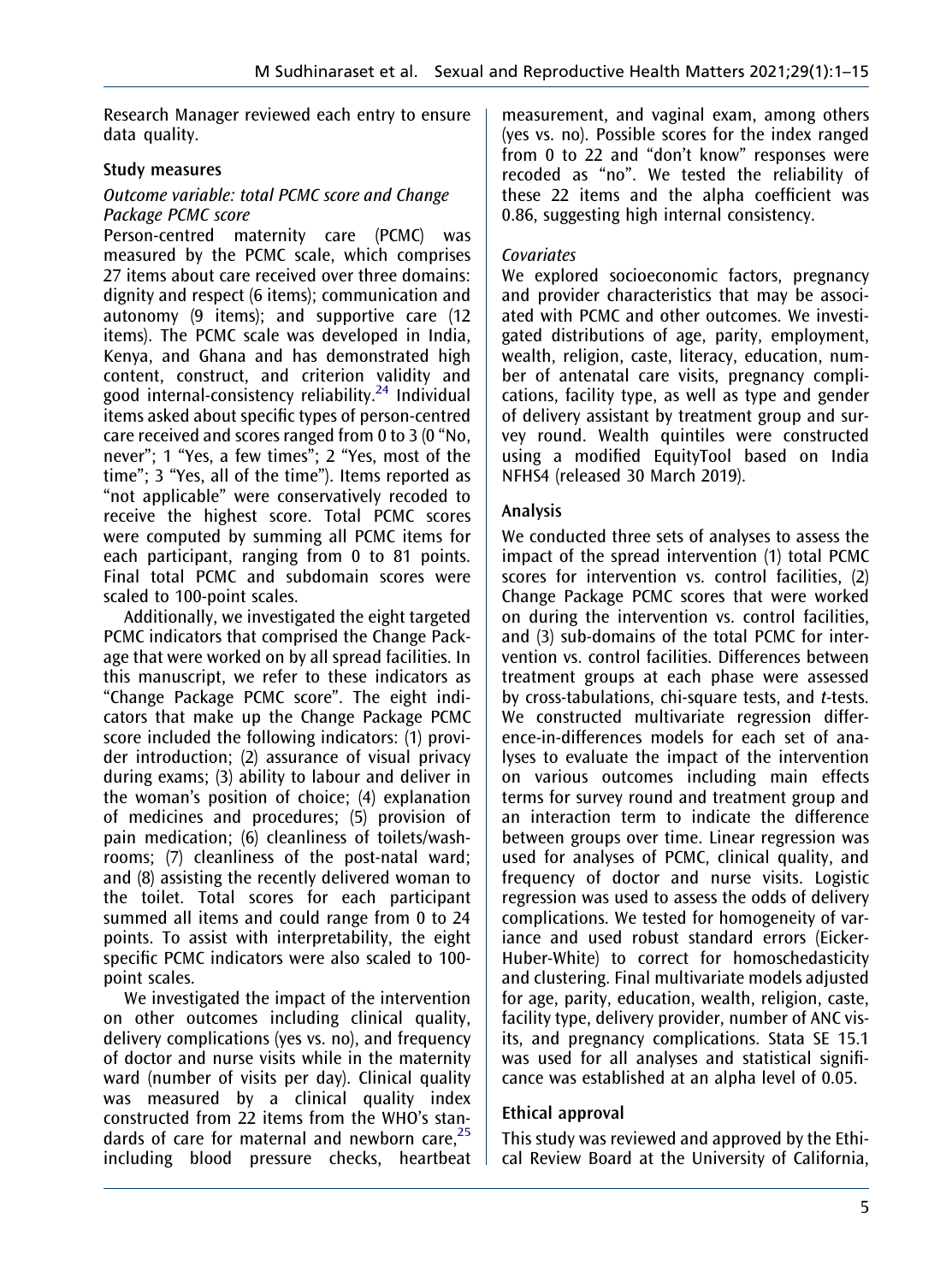San Francisco under approval number 15-18008. Formative research for this study was approved from the Institutional Ethics Committee of the Public Health Foundation of India (TRC-IEC-276/ 15). Designated approval was received from Population Services International (OHRB Federal wide Assurance (FWA) #0009154).

## Results

#### Demographic characteristics

Participants at spread sites had greater wealth and higher education than those at control facilities ([Table 2](#page-7-0)). More participants at control facilities had pregnancy complications than those at spread facilities at baseline, but a reverse trend was observed at endline. Across time, deliveries assisted by Anganwadi workers and ASHAs (community health workers) increased in spread and control facilities. Nurse- and physician-assisted deliveries decreased at spread facilities but increased at control facilities between survey rounds.

#### Impact of the intervention: total PCMC score, Change Package PCMC score, and PCMC subdomains

Out of a 100-point scale, unadjusted overall mean PCMC score in spread facilities increased from 59.49 (SD 11.40) at baseline to 86.58 (SD 9.78) at endline. Mean PCMC score at control facilities was actually higher than spread at baseline, 65.84 (SD 9.24), but decreased to 62.35 (SD 12.20) at endline. The Change Package PCMC score increased between survey rounds in spread facilities from 42.71 (SD 16.15) to 83.36 (SD 13.51), and also in control facilities from 45.92 (SD 10.79) to 52.74 (SD 13.97) ([Table 3\)](#page-9-0).

Adjusting for demographic characteristics, facility type, provider factors, and pregnancy complications, the mean total PCMC and subdomain scores increased at spread facilities compared to control facilities over time ([Figure 1\)](#page-9-1).

Compared to control facilities, the spread facilities' adjusted total PCMC scores increased an average of 27.14 points (95% CI: 24.41, 29.88) ([Table 4\)](#page-10-0). For the Change Package PCMC score, spread facilities increased 33.86 points (95% CI: 30.91, 36.81) relative to control facilities across survey rounds. The adjusted  $R^2$  for the total PCMC adjusted regressions was 0.605 compared to the Change Package PCMC score adjusted  $R^2$  value of 0.725. Both are statistically significant.

Out of a 100-point scale, the clinical quality index increased by 3.10 points (95% CI: 1.96, 4.24) at spread facilities relative to controls over time [\(Table 5](#page-11-0)). Across time, odds of delivery complications at intervention facilities were 85% lower (95% CI: 58%, 95%) compared to controls. Regarding frequency of provider visits, the intervention group observed an increase of 1.8 additional nurse visits per day (95% CI: 1.5, 2.2) and 0.74 additional physician visits per day (95% CI: 0.56, 0.92) compared to controls across time.

# **Discussion**

Our findings show that a Change Package can be successfully spread to other public health facilities in Uttar Pradesh to generate improvements in PCMC. In addition to improving PCMC, the study also shows improvements in other outcomes within the spread facilities, including improved clinical quality, lower delivery complications, and greater frequency of doctor and nurse visits compared to control facilities. These findings align with previous research that demonstrates higher PCMC is associated with improved clinical outcomes. $8,12$  $8,12$ 

Out of a 100-point scale, we found that there was a 27-point improvement in overall PCMC score among spread facilities compared to control facilities during the study. The improvement was slightly higher when assessing only the Change Package PCMC indicators, with an increase of almost 34 points relative to control facilities across survey rounds. Our results indicate that the spread intervention explained 60.5% of the variance in total PCMC score, but explained 72.0% of the variance in the Change Package PCMC indicators alone. This is aligned with our expectations: we foresaw larger increases in the Change Package PCMC indicators than in other indicators within the PCMC Scale. These indicators were targeted specifically for improvement because they started at lower levels, indicating the need to focus on these indicators; additionally, because they started at lower levels, they had greater potential for absolute changes in improvements. More intense QIC approaches also demonstrate significant improvements in specific PCMC indicators as well as broader patient experience. $26$ 

<span id="page-6-0"></span>Because the overall PCMC score also significantly increased by 27 points, this indicates that improvements were made in many aspects of person-centred care, well beyond the indicators and behaviours that were targeted by the QI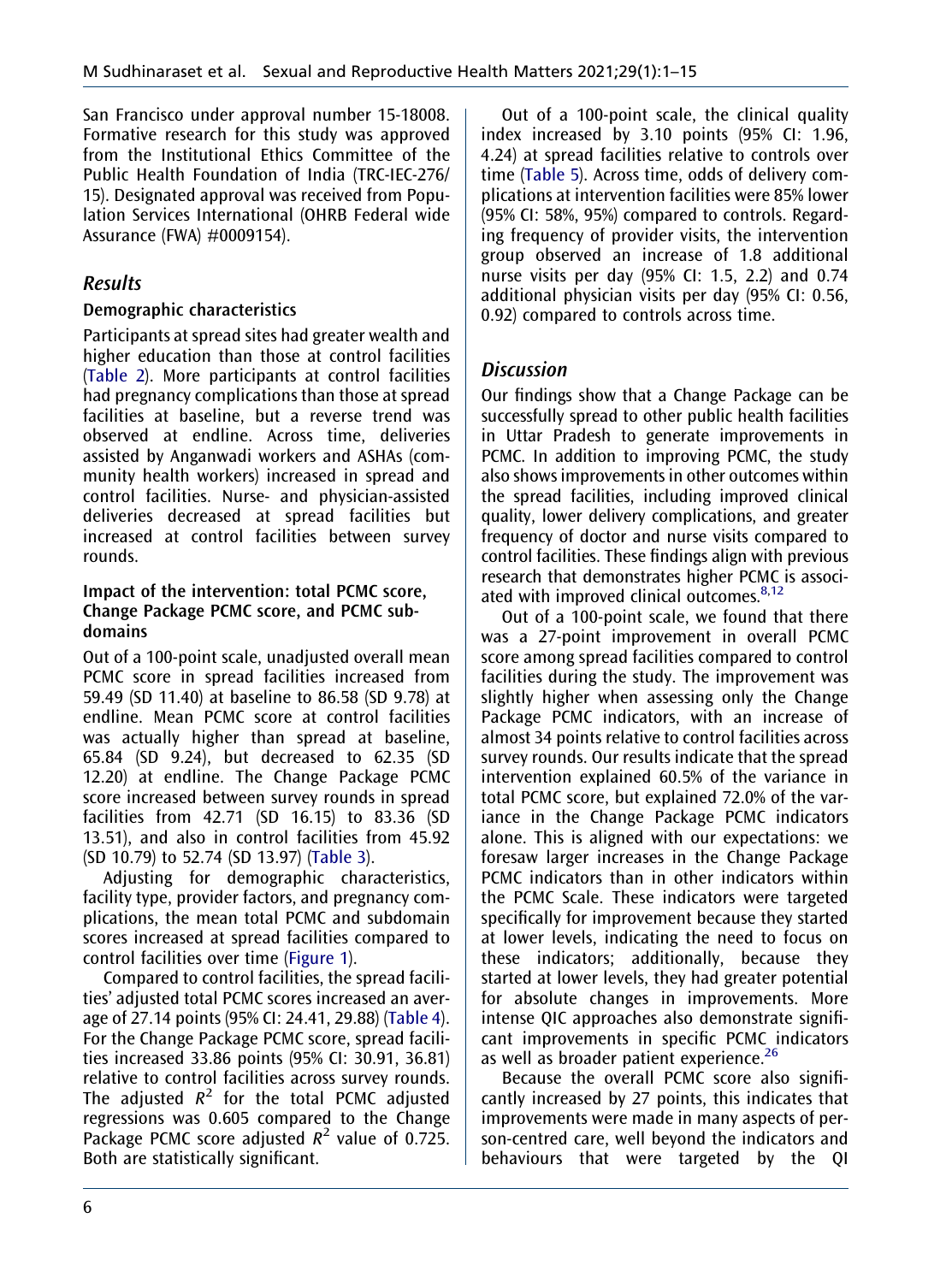<span id="page-7-0"></span>

| Table 2. Characteristics of participants, by spread/control and survey round |                     |                      |            |                     |                      |                 |  |  |
|------------------------------------------------------------------------------|---------------------|----------------------|------------|---------------------|----------------------|-----------------|--|--|
|                                                                              |                     | <b>Baseline</b>      |            |                     | <b>Endline</b>       |                 |  |  |
|                                                                              | <b>Spread sites</b> | <b>Control sites</b> | $p$ -Value | <b>Spread sites</b> | <b>Control sites</b> | <i>p</i> -Value |  |  |
| Total number in group                                                        | 300                 | 300                  |            | 300                 | 300                  |                 |  |  |
| Age                                                                          |                     |                      |            |                     |                      |                 |  |  |
| $15-19$ years                                                                | 8                   | 14                   | .417       | 3                   | 8                    | .036            |  |  |
|                                                                              | (2.7%)              | (4.7%)               |            | $(1.0\%)$           | (2.7%)               |                 |  |  |
| $20 - 29$ years                                                              | 254                 | 247                  |            | 258                 | 269                  |                 |  |  |
|                                                                              | (84.7%)             | (82.3%)              |            | $(86.0\%)$          | (89.7%)              |                 |  |  |
| $30 - 40$ years                                                              | 38                  | 39                   |            | 39                  | 23                   |                 |  |  |
|                                                                              | (12.7%)             | $(13.0\%)$           |            | $(13.0\%)$          | (7.7%)               |                 |  |  |
| <b>Number of births</b>                                                      |                     |                      |            |                     |                      |                 |  |  |
| 1                                                                            | 124                 | 112                  | .021       | 92                  | 119                  | .093            |  |  |
|                                                                              | (41.3%)             | (37.3%)              |            | (30.7%)             | (39.7%)              |                 |  |  |
| $\overline{2}$                                                               | 98                  | 83                   |            | 110                 | 92                   |                 |  |  |
|                                                                              | (32.7%)             | (27.7%)              |            | (36.7%)             | (30.7%)              |                 |  |  |
| $\overline{3}$                                                               | 53                  | 56                   |            | 65                  | 53                   |                 |  |  |
|                                                                              | (17.7%)             | (18.7%)              |            | (21.7%)             | (17.7%)              |                 |  |  |
| 4 or more                                                                    | 25                  | 49                   |            | 33                  | 36                   |                 |  |  |
|                                                                              | (8.3%)              | (16.3%)              |            | $(11.0\%)$          | $(12.0\%)$           |                 |  |  |
| <b>Wealth quintiles</b>                                                      |                     |                      |            |                     |                      |                 |  |  |
| $1 -$ Poorest                                                                | 48                  | 111                  | < .001     | 36                  | 43                   | < .001          |  |  |
|                                                                              | $(16.0\%)$          | $(37.0\%)$           |            | $(12.0\%)$          | (14.3%)              |                 |  |  |
| $2 - Poorer$                                                                 | 68                  | 76                   |            | 39                  | 49                   |                 |  |  |
|                                                                              | (22.7%)             | (25.3%)              |            | $(13.0\%)$          | (16.3%)              |                 |  |  |
| $3 - Middle$                                                                 | 60                  | 48                   |            | 57                  | 68                   |                 |  |  |
|                                                                              | $(20.0\%)$          | $(16.0\%)$           |            | $(19.0\%)$          | (22.7%)              |                 |  |  |
| $4 -$ Richer                                                                 | 47                  | 32                   |            | 78                  | 96                   |                 |  |  |
|                                                                              | (15.7%)             | (10.7%)              |            | $(26.0\%)$          | $(32.0\%)$           |                 |  |  |
| $5 - (Richard)$                                                              | 77                  | 33                   |            | 90                  | 44                   |                 |  |  |
|                                                                              | (25.7%)             | $(11.0\%)$           |            | $(30.0\%)$          | (14.7%)              |                 |  |  |
| Religion                                                                     |                     |                      |            |                     |                      |                 |  |  |
| Hindu                                                                        | 284                 | 278                  | .303       | 281                 | 277                  | .522            |  |  |
|                                                                              | (94.7%)             | (92.7%)              |            | (93.7%)             | (92.3%)              |                 |  |  |
| Muslim                                                                       | 15                  | 22                   |            | 19                  | 23                   |                 |  |  |
|                                                                              | $(5.0\%)$           | (7.3%)               |            | (6.3%)              | (7.7%)               |                 |  |  |
| None                                                                         | 1                   | $\pmb{0}$            |            | $\pmb{0}$           | $\pmb{0}$            |                 |  |  |
|                                                                              | $(0.3\%)$           | $(0.0\%)$            |            | $(0.0\%)$           | $(0.0\%)$            |                 |  |  |
| Caste                                                                        |                     |                      |            |                     |                      |                 |  |  |
| <b>Scheduled Caste</b>                                                       | 128                 | 152                  | < .001     | 139                 | 112                  | .160            |  |  |
|                                                                              | (42.7%)             | (50.7%)              |            | (46.3%)             | (37.3%)              |                 |  |  |
| <b>Scheduled Tribe</b>                                                       | $\mathbf{1}$        | 14                   |            | $\overline{2}$      | $\overline{2}$       |                 |  |  |
|                                                                              | (0.3%)              | (4.7%)               |            | (0.7%               | (0.7%                |                 |  |  |
|                                                                              |                     |                      |            |                     |                      | (Continued)     |  |  |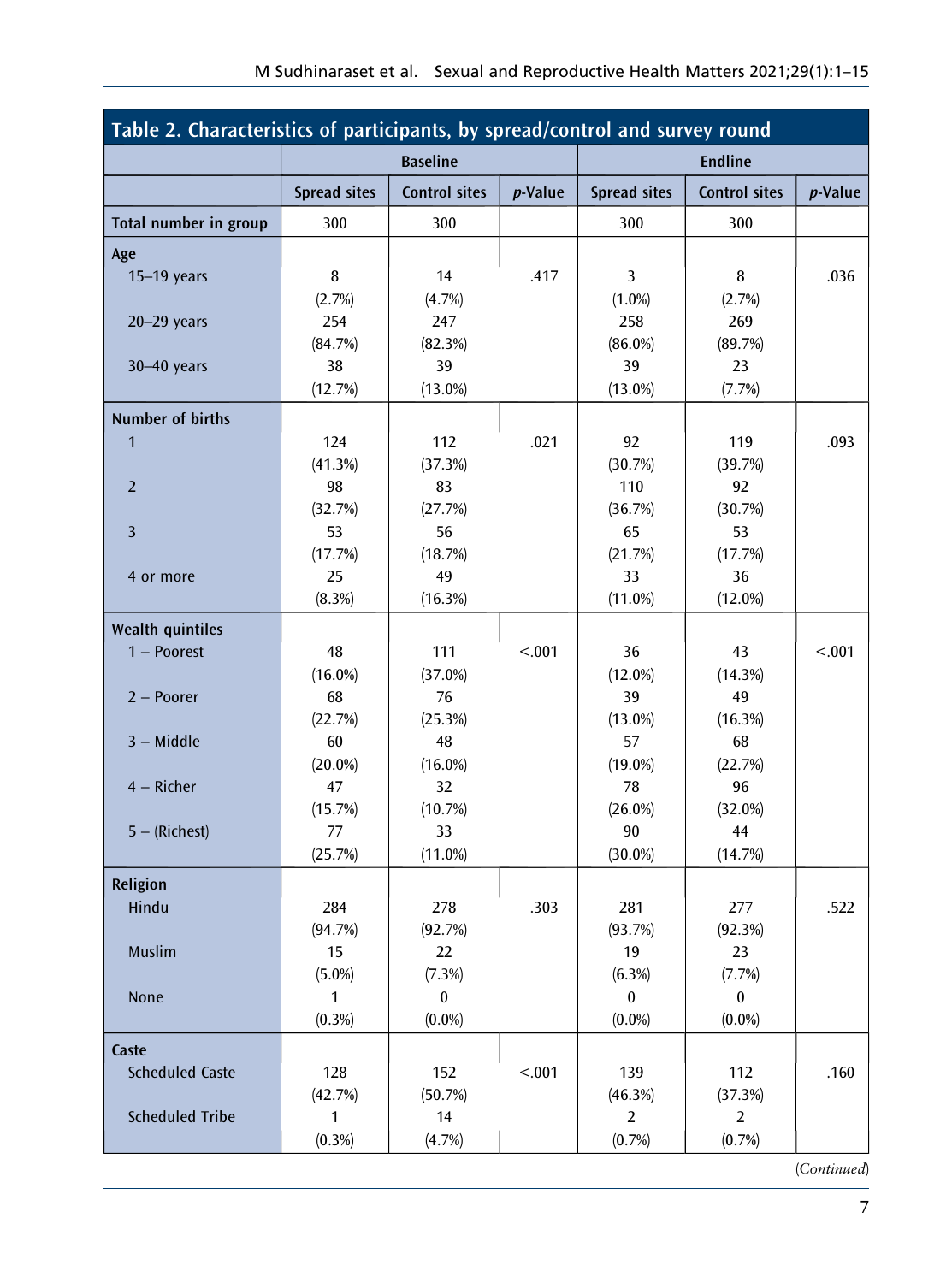| <b>Table 2. Continued</b>     |                     |                      |            |                     |                      |                 |
|-------------------------------|---------------------|----------------------|------------|---------------------|----------------------|-----------------|
|                               |                     | <b>Baseline</b>      |            |                     | <b>Endline</b>       |                 |
|                               | <b>Spread sites</b> | <b>Control sites</b> | $p$ -Value | <b>Spread sites</b> | <b>Control sites</b> | <i>p</i> -Value |
| <b>General Caste</b>          | 48                  | 38                   |            | 39                  | 49                   |                 |
|                               | $(16.0\%)$          | (12.7%)              |            | $(13.0\%)$          | (16.3%)              |                 |
| <b>OBC</b>                    | 123                 | 96                   |            | 120                 | 137                  |                 |
|                               | $(41.0\%)$          | $(32.0\%)$           |            | $(40.0\%)$          | (45.7%)              |                 |
| Highest grade/class completed |                     |                      |            |                     |                      |                 |
| No education                  | 39                  | 85                   | < .001     | 30                  | 121                  | < .001          |
|                               | $(13.0\%)$          | (28.3%)              |            | $(10.0\%)$          | (40.3%)              |                 |
| Primary or post-primary       | 112                 | 120                  |            | 136                 | 126                  |                 |
|                               | (37.3%)             | $(40.0\%)$           |            | (45.3%)             | $(42.0\%)$           |                 |
| Secondary or higher           | 149                 | 95                   |            | 134                 | 53                   |                 |
|                               | (49.7%)             | (31.7%)              |            | (44.7%)             | (17.7%)              |                 |
| <b>Number of ANC visits</b>   |                     |                      |            |                     |                      |                 |
| No ANC visits                 | $\mathbf{1}$        | $\mathbf{1}$         | .014       | $\mathbf{0}$        | $\overline{2}$       | .006            |
|                               | $(0.3\%)$           | $(0.3\%)$            |            | $(0.0\%)$           | (0.7%                |                 |
| $1 - 4$                       | 98                  | 66                   |            | 107                 | 123                  |                 |
|                               | (32.7%)             | $(22.0\%)$           |            | (35.7%)             | $(41.0\%)$           |                 |
| 4 or 5                        | 96                  | 127                  |            | 146                 | 153                  |                 |
|                               | $(32.0\%)$          | (42.3%)              |            | (48.7%)             | $(51.0\%)$           |                 |
| 6 plus                        | 105                 | 106                  |            | 47                  | 22                   |                 |
|                               | $(35.0\%)$          | (35.3%)              |            | (15.7%)             | (7.3%)               |                 |
| Problems during pregnancy     |                     |                      |            |                     |                      |                 |
| <b>No</b>                     | 184                 | 160                  | .048       | 209                 | 254                  | < .001          |
|                               | (61.3%)             | (53.3%)              |            | (69.7%)             | (84.7%)              |                 |
| Yes                           | 116                 | 140                  |            | 91                  | 46                   |                 |
|                               | (38.7%)             | (46.7%)              |            | (30.3%)             | (15.3%)              |                 |
|                               |                     |                      |            |                     |                      |                 |
| <b>Facility type</b>          |                     |                      |            |                     |                      |                 |
| Government health centre      | 200                 | 300                  | < 0.01     | 200                 | 300                  | < .001          |
|                               | (66.7%)             | $(100.0\%)$          |            | (66.7%)             | $(100.0\%)$          |                 |
| Government hospital           | 100                 | 0                    |            | 100                 | 0                    |                 |
|                               | (33.3%)             | $(0.0\%)$            |            | (33.3%)             | $(0.0\%)$            |                 |
| Delivery assistant            |                     |                      |            |                     |                      |                 |
| Nurse/Doctor                  | 112                 | $\bf{0}$             | < .001     | 11                  | 72                   | < .001          |
|                               | (37.3%)             | $(0.0\%)$            |            | (3.7%)              | $(24.0\%)$           |                 |
| Midwife/Dai                   | 153                 | 119                  |            | 18                  | 37                   |                 |
|                               | $(51.0\%)$          | (39.7%)              |            | $(6.0\%)$           | (12.3%)              |                 |
| ASHA/Angawali                 | 32                  | 6                    |            | 191                 | 182                  |                 |
|                               | (10.7%)             | $(2.0\%)$            |            | (63.7%)             | (60.7%)              |                 |
| Other/non-skilled attendant   | 3                   | 175                  |            | 80                  | 9                    |                 |
|                               | $(1.0\%)$           | (58.3%)              |            | (26.7%)             | $(3.0\%)$            |                 |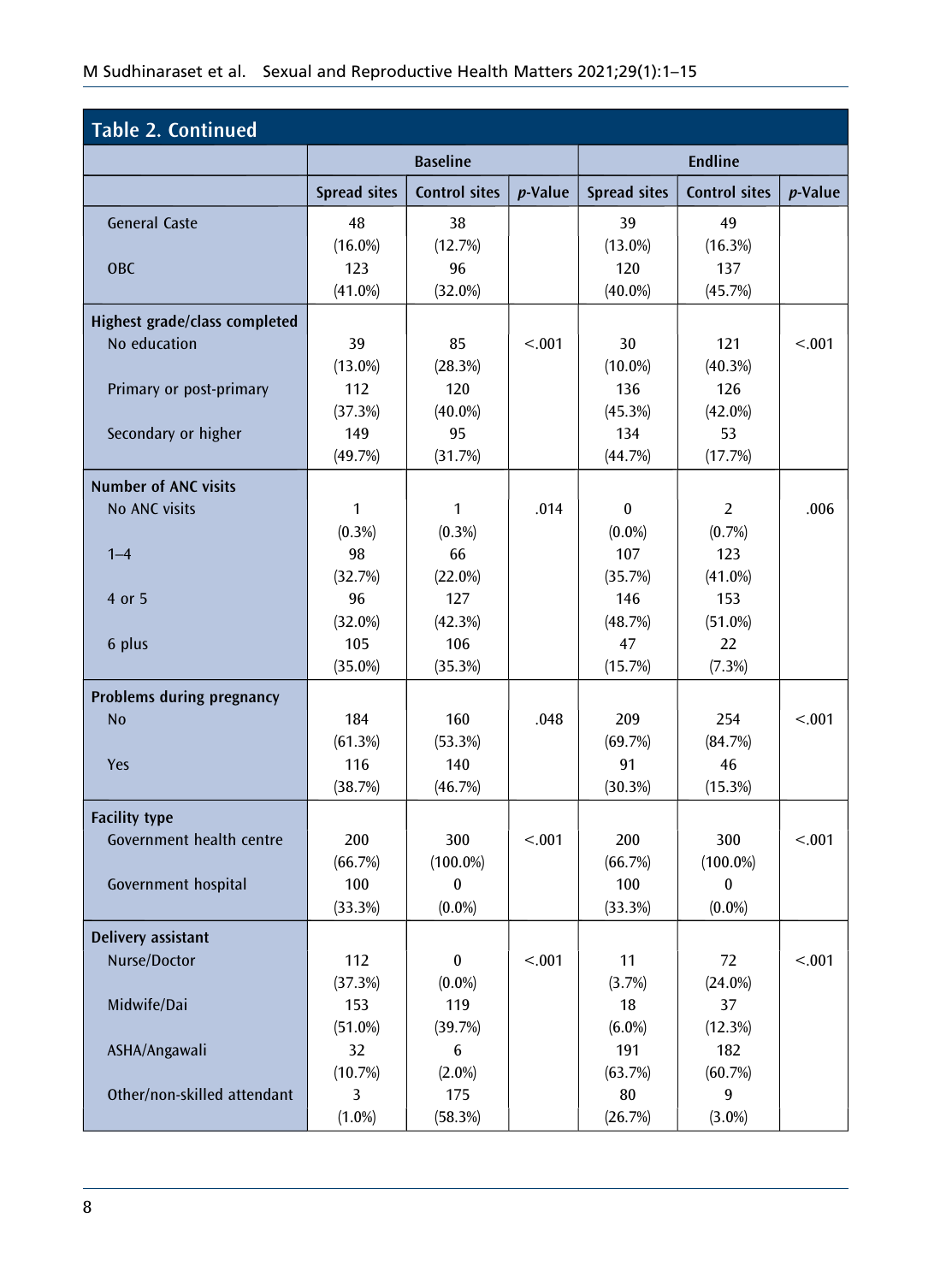<span id="page-9-0"></span>

| Table 3. Mean total PCMC and subdomain scores, by spread/control and survey round <sup>a</sup> |       |              |                 |           |               |       |              |                |           |               |
|------------------------------------------------------------------------------------------------|-------|--------------|-----------------|-----------|---------------|-------|--------------|----------------|-----------|---------------|
|                                                                                                |       |              | <b>Baseline</b> |           |               |       |              | <b>Endline</b> |           |               |
|                                                                                                |       | Spread sites |                 | Control   |               |       | Spread sites |                | Control   |               |
| <b>Total PCMC score</b>                                                                        | Mean  | <b>SD</b>    | Mean            | <b>SD</b> | $p-$<br>Value | Mean  | <b>SD</b>    | Mean           | <b>SD</b> | $p-$<br>Value |
| <b>PCMC</b> total score                                                                        | 59.49 | 11.40        | 65.84           | 9.24      | < .001        | 86.58 | 9.78         | 62.35          | 12.2      | < .001        |
| Change Package PCMC score (8)<br><i>items</i> )                                                | 42.71 | 16.15        | 45.92           | 10.79     | .004          | 83.36 | 13.51        | 52.74          | 13.97     | < .001        |
| Dignity and respect domain score                                                               | 76.59 | 15.76        | 83.04           | 11.63     | < 0.01        | 85.96 | 9.87         | 74.59          | 14.24     | < .001        |
| Communication and autonomy<br>domain score                                                     | 36.65 | 16.38        | 40.9            | 14.89     | .001          | 82.69 | 18.34        | 48.25          | 15.79     | < .001        |
| Supportive care domain score                                                                   | 68.06 | 10.74        | 75.94           | 12.34     | < .001        | 89.81 | 7.6          | 66.81          | 15.97     | < .001        |
| <sup>a</sup> Total and subdomain scores were scaled to a 100-point scale.                      |       |              |                 |           |               |       |              |                |           |               |

<span id="page-9-1"></span>

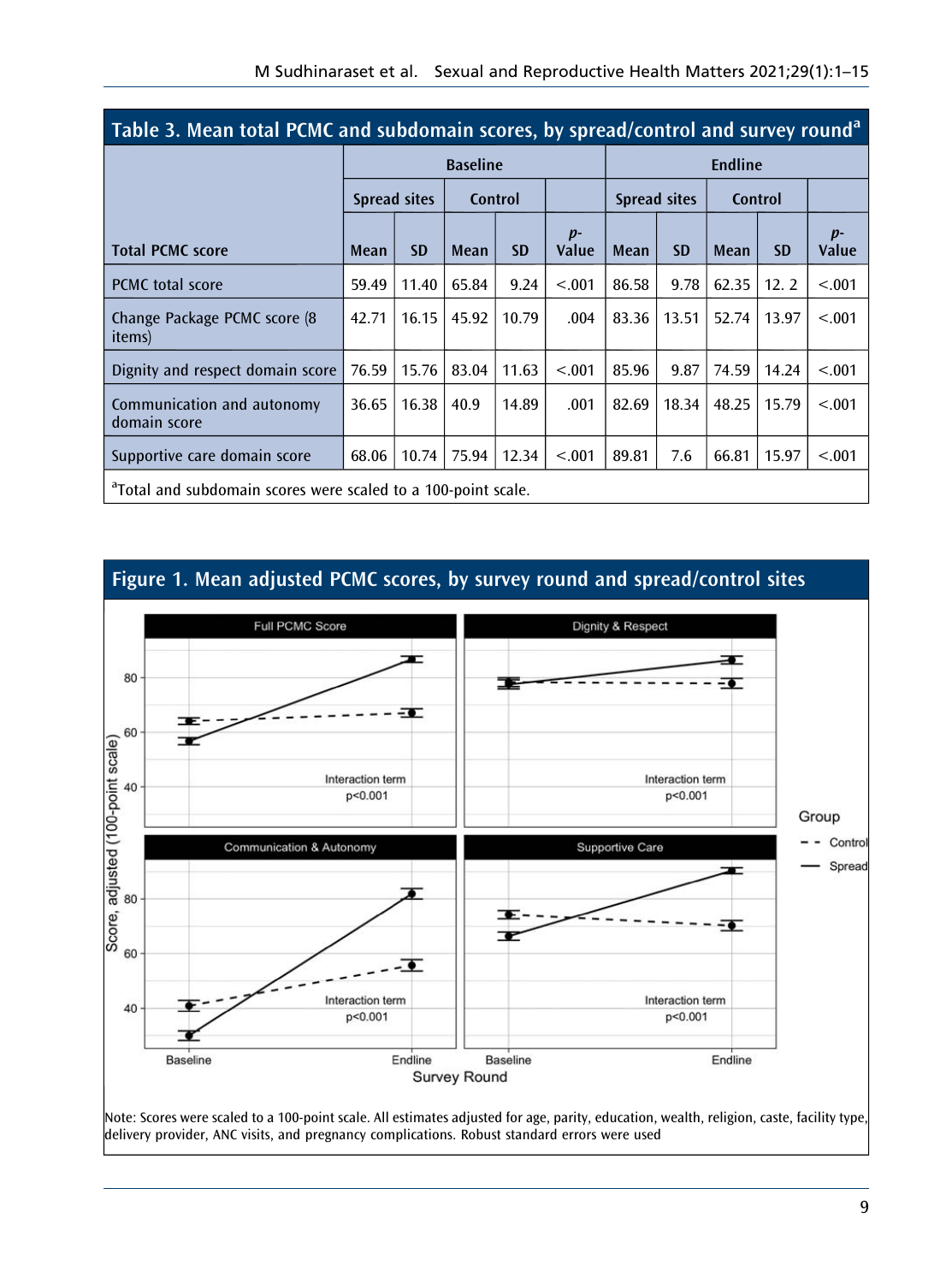<span id="page-10-0"></span>

| Table 4. Difference-in-differences analyses to assess the impact of spread on PCMC scores (total and change package)                                                                  |         |                                 |             |               |                                                               |             |         |                               |                              |          |                                                                                                                                     |                   |         |                        |                              |
|---------------------------------------------------------------------------------------------------------------------------------------------------------------------------------------|---------|---------------------------------|-------------|---------------|---------------------------------------------------------------|-------------|---------|-------------------------------|------------------------------|----------|-------------------------------------------------------------------------------------------------------------------------------------|-------------------|---------|------------------------|------------------------------|
|                                                                                                                                                                                       |         | All PCC indicators <sup>a</sup> |             |               | indicators (8 items total)<br>Change Packet PCMC <sup>b</sup> |             |         | Dignity and respect<br>domain |                              |          | Communication and<br>autonomy domain                                                                                                |                   |         | Supportive care domain |                              |
|                                                                                                                                                                                       | ø       | 95% CI                          | p-<br>Value | $\mathscr{G}$ | 95% CI                                                        | p-<br>Value | ø       | 95% CI                        | $v_{\text{alue}}^{\text{p}}$ | B        | 95% CI                                                                                                                              | v <sub>alue</sub> | ø       | 95% CI                 | $v_{\text{alue}}^{\text{p}}$ |
| Survey round                                                                                                                                                                          |         |                                 |             |               |                                                               |             |         |                               |                              |          |                                                                                                                                     |                   |         |                        |                              |
| <b>Baseline</b>                                                                                                                                                                       | 0       | Ref                             |             | $\bullet$     | Ref                                                           |             | 0       | Ref                           |                              | $\circ$  | Ref                                                                                                                                 |                   | 0       | Ref                    |                              |
| Endline                                                                                                                                                                               | 3.04    | 0.85, 23                        | 0.007       | 9.84          | 7.40,<br>12.29                                                | 0.000       | $-0.47$ | $-3.19,$<br>2.24              | 0.733                        | 14.81    | 11.61,<br>18.01                                                                                                                     | 0.000             | $-4.03$ | $-6.66,$<br>$-1.41$    | 0.003                        |
| assignment<br>Group                                                                                                                                                                   |         |                                 |             |               |                                                               |             |         |                               |                              |          |                                                                                                                                     |                   |         |                        |                              |
| Control                                                                                                                                                                               | 0       | Ref                             |             | 0             | Ref                                                           |             | $\circ$ | Ref                           |                              | 0        | Ref                                                                                                                                 |                   | 0       | Ref                    |                              |
| Spread sites                                                                                                                                                                          | $-7.59$ | $-9.47,$<br>$-5.71$             | 0.000       | $-10.35$      | $-12.58$<br>$-8.12$                                           | 0.000       | $-0.84$ | $-3.22,$<br>1.54              | 0.487                        | $-10.91$ | $-13.63,$<br>$-8.19$                                                                                                                | 0.000             | $-8.48$ | $-10.77,$<br>$-6.18$   | 0.000                        |
| interaction<br>Group<br>Term                                                                                                                                                          | 27.14   | 24.41,<br>29.88                 | 0.000       | 33.86         | 30.91,<br>36.81                                               | 0.000       | 9.33    | 12.78<br>5.88,                | 0.000                        | 37.08    | 33.17,<br>40.98                                                                                                                     | 0.000             | 28.60   | 25.32,<br>31.89        | 0.000                        |
| Robust standard errors were used.<br><sup>a</sup> Adjusted <i>R<sup>2</sup> =</i> 0.605.<br><sup>b</sup> Adjusted <i>R<sup>2</sup> = 0.72</i> 5.<br>Note: Adjusted estimates controll |         |                                 |             |               |                                                               |             |         |                               |                              |          | led for age, parity, education, wealth, religion, caste, facility type, delivery provider, ANC visits, and pregnancy complications. |                   |         |                        |                              |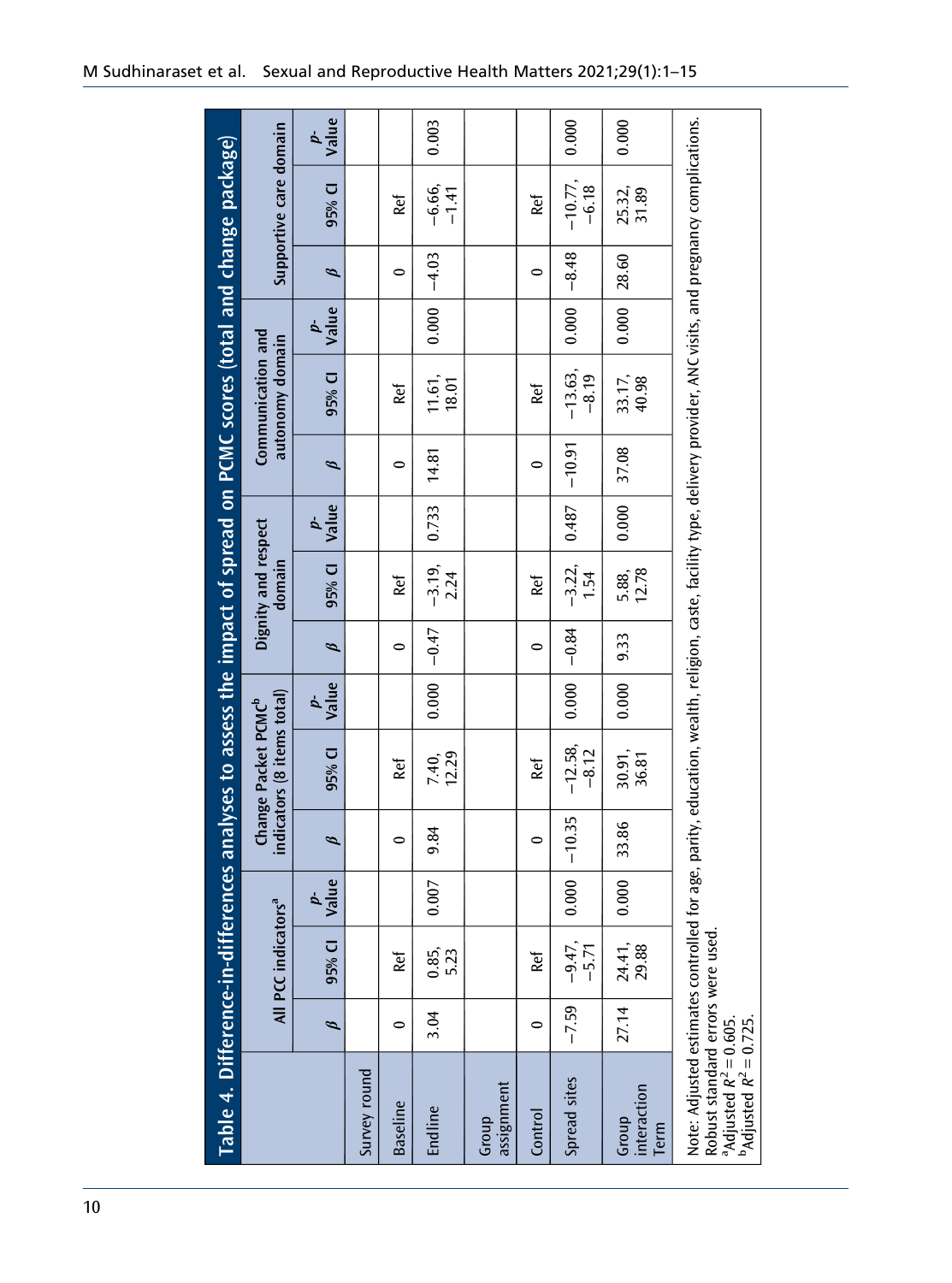| <b>VULLION ON OUNCE OUTCONNEY</b>              |                                      |                                       |                         |
|------------------------------------------------|--------------------------------------|---------------------------------------|-------------------------|
|                                                |                                      | Spread sites vs. control              |                         |
|                                                | Survey round baseline vs.<br>endline | Treatment group spread vs.<br>control | <b>Interaction term</b> |
| <b>Clinical quality index</b>                  |                                      |                                       |                         |
| Coefficient                                    | 2.81                                 | $-2.15$                               | 3.10                    |
| 95% CI                                         | 1.91, 3.72                           | $-2.94, -1.36$                        | 1.96, 4.24              |
| $p$ -Value                                     | .000                                 | .000                                  | .000                    |
| <b>Delivery problems</b>                       |                                      |                                       |                         |
| aOR                                            | 2.90                                 | 1.74                                  | 0.15                    |
| 95% CI                                         | 1.26, 6.67                           | 0.80, 3.80                            | 0.05, 0.42              |
| $p$ -Value                                     | .012                                 | .166                                  | .000                    |
| <b>Frequency of doctor</b><br>visits (per day) |                                      |                                       |                         |
| Coefficient                                    | $-0.41$                              | $-0.61$                               | 0.74                    |
| 95% CI                                         | $-0.54, -0.28$                       | $-0.75, -0.48$                        | 0.56, 0.92              |
| <i>p</i> -Value                                | .000                                 | .000                                  | .000                    |
| Frequency of nurse<br>visits (per day)         |                                      |                                       |                         |
| Coefficient                                    | 0.16                                 | $-1.49$                               | 1.84                    |
| 95% CI                                         | $-0.09, 0.40$                        | $-1.73, -1.24$                        | 1.52, 2.15              |
| $p$ -Value                                     | .206                                 | .000                                  | .000                    |
|                                                |                                      |                                       |                         |

#### <span id="page-11-0"></span>Table 5. Difference-in-differences analyses to assess the impact of the Spread intervention on other outcomes

Note: All estimates adjusted for age, parity, education, religion, wealth, caste, facility type, delivery provider, ANC visits, and pregnancy complications. Robust standard errors were used.

<span id="page-11-1"></span>intervention. This "halo" effect indicates that improvements in targeted aspects of patient experience may have led to changes in non-targeted aspects of patient experience, either because positive experiences in targeted areas of care left patients better disposed to appreciate non-targeted areas of care, or because when providers changed the way they approach and treat patients in some areas of care, this changed approach also influenced and improved other aspects of care that they provided. These findings are significant given other large-scale clinical quality improvement initiatives in Uttar Pradesh that find that high costs and sustained investments are critical to ensuring changes in clinical and non-clinical staff practices.<sup>27</sup> This study provides evidence that a light-touch, spread approach may improve outcomes beyond PCMC outcomes if appropriate strategies are identified in similar facilities.

Our findings indicate that PCMC can be improved in public hospitals without an intensive QIC once a set of successful targeted interventions have been identified and aggregated as a Change Package. Spreading a Change Package to improve PCMC that has been developed within a context-specific QIC represents a cost-efficient model to move towards scale in a resource-constrained setting. This is especially relevant for public health systems in LMICs, where financial resources are often scant and staffing numbers severely disproportionate to the patient load, $14$  making participation in timeintensive interventions especially burdensome.

This study has a number of limitations. First, there were a relatively small number of facilities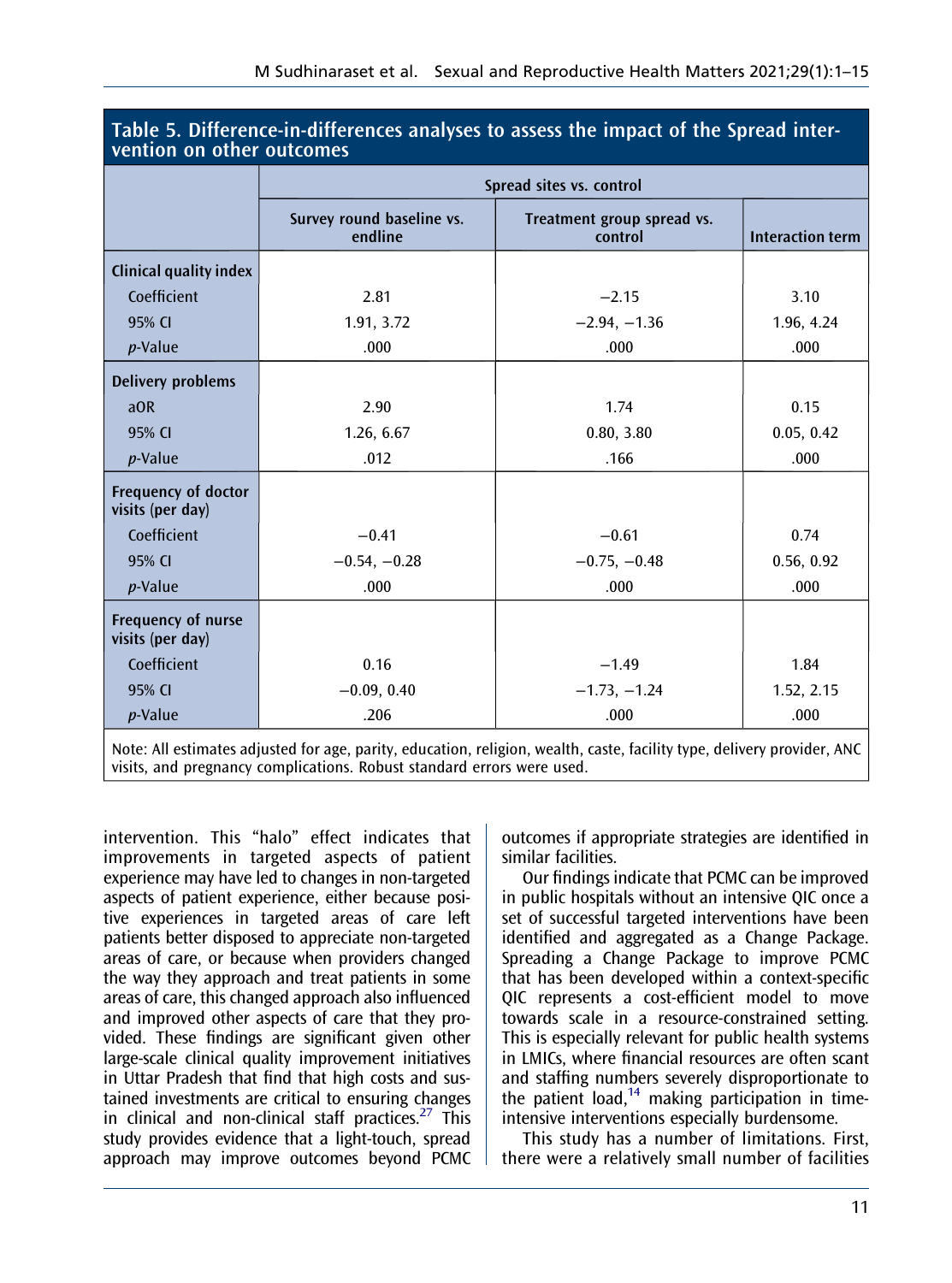in each arm; however, we made a concerted effort to include matched control facilities based on existing facility information. Second, all the facilities had also previously been part of a major quality of care initiative focused on improving clinical quality for delivery through use of a validated  $\frac{1}{2}$  childbirth checklist.<sup>22</sup> It is plausible that these facilities are not reflective of facilities that may have lower levels of clinical quality of care. Additionally, a government-sponsored, national campaign to improve the cleanliness of public facilities may have influenced results in PCMC indicators focused on cleanliness of the washrooms and post-natal wards across both arms. Related, the Government of India, and the local government in Uttar Pradesh in particular, have launched wide-scale efforts to improve the clinical and experiential quality of care in labour rooms and maternity hospitals through a programme called LaQshya (Labour Room Quality Improvement Initiative).<sup>2</sup> Previous research highlights that active and consistent leadership support is critical to sustain and spread QI efforts. $28-30$  It is unclear whether similar, positive results would have been observed if the government had not been primed or motivated to improve clinical quality and respectful maternity care. On the other hand, this also suggests that this type of spread strategy may be particularly timely and may be most effective at this time given national health priorities focused on improving maternal and newborn outcomes. Third, there may have been a Hawthorne effect, whereby facility staff may have changed their behaviour due to knowledge that the intervention was focused on patient experiences of care and that the study would measure this outcome through patient surveys. However, we would expect that control and spread facilities would both experience this phenomenon.

# <span id="page-12-0"></span>Conclusions

PCMC and respectful maternity care has gained global attention in the past few years, with the recognition that interventions are needed to improve maternal health outcomes. India is primed to lead these efforts given recent national attention to this issue and the government com-mitment to improving maternal health quality.<sup>[2](#page-13-1)</sup> This study demonstrates that minimal QI facilitation in addition to the introduction of a Change Package developed within a similar context can improve women's overall experiences of care. Future studies could explore the sustainability of effect from a QIC with a spread component to improve PCMC. Other studies where the spread design introduces successful changes across much larger areas of the health system would build further knowledge of cost-effectiveness. Progress in improving women's quality of care is needed, and this study gives evidence for a costeffective approach to potentially accelerate those efforts.

## Acknowledgements

The authors would like to thank the members of the Quality Improvement teams in all facilities that participated in this study, as well as their facility leadership. We would especially like to thank the women that participated in the surveys for their time and candour. We thank the National Health Mission (NHM) of Uttar Pradesh for their collaboration and continued support of this study. Finally, we would like to thank the SPARQ team at UCSF for their assistance in data collection and implementation activities. MS conceived of and co-designed the intervention, developed study tools, led analysis and interpretation of the data, and led development and drafting of the manuscript. KG co-designed the intervention, led the process for acquisition of data, and supported interpretation of analysis. MN conducted analysis and interpreted the data. KPR, ABS and KS substantially facilitated acquisition of the data. DM codesigned the intervention, supported acquisition of the data, and supported interpretation of analysis. CG designed the intervention and supported interpretation of analysis. All authors contributed to, read and approved the final manuscript.

#### Data availability statement

The datasets used and/or analysed during the current study are available from the corresponding author on reasonable request.

#### Funding

This study was funded with generous support from the Bill and Melinda Gates Foundation [grant number OPP1127467.] The funder had no role in the design of the study, nor the collection, analysis and interpretation of data, or in the writing of this manuscript.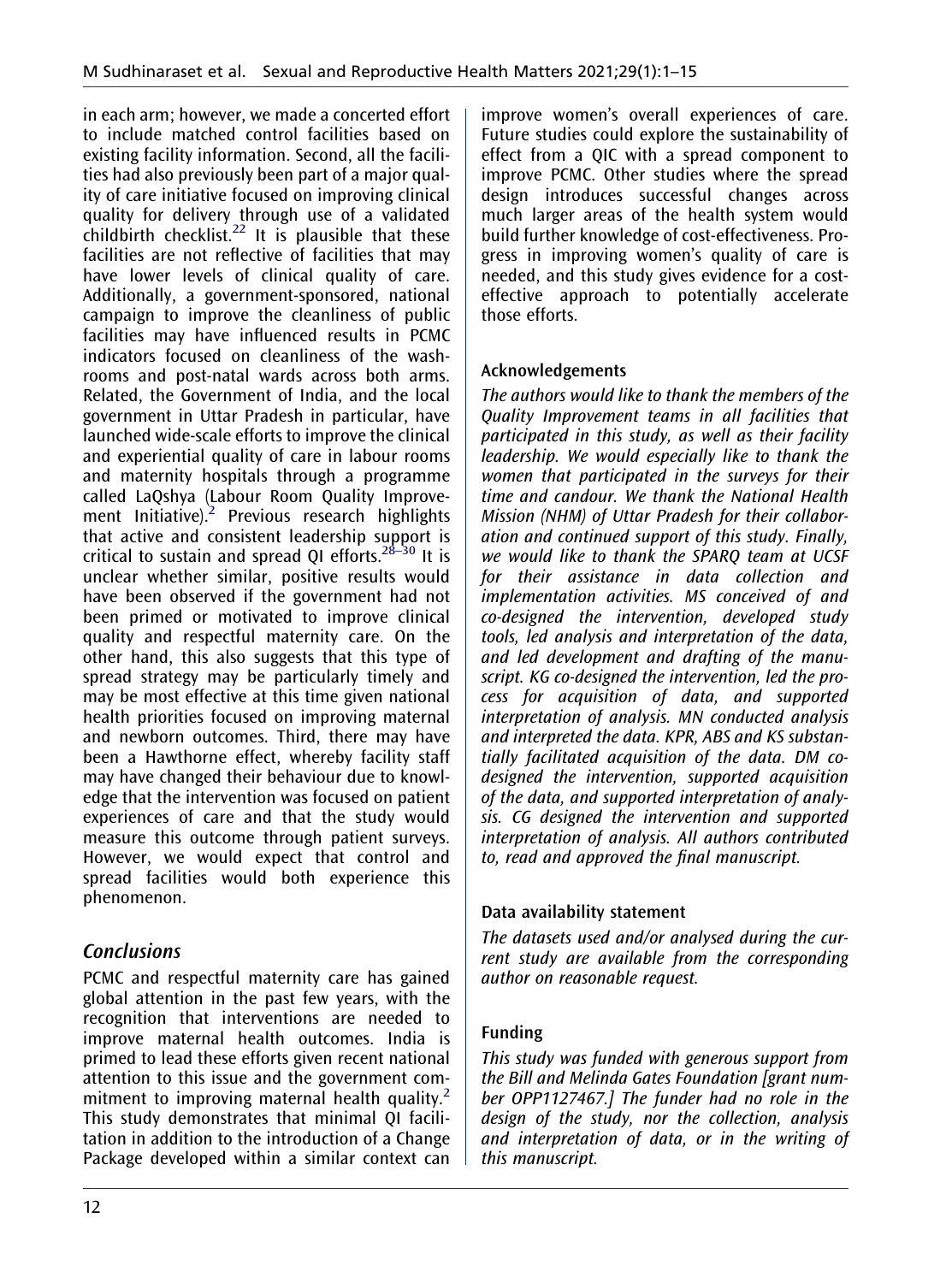#### ORCID

Michelle Kao Nakphong **[http://orcid.org/0000-](http://orcid.org/0000-0003-2632-8007)** [0003-2632-8007](http://orcid.org/0000-0003-2632-8007)

Dominic Montagu [http://orcid.org/0000-0002-](http://orcid.org/0000-0002-2477-5543) [2477-5543](http://orcid.org/0000-0002-2477-5543)

#### References

- <span id="page-13-0"></span>1. Office of the Registrar General, India. Special bulletin on maternal mortality in India 2016–18; 2020.
- <span id="page-13-1"></span>2. Ministry of Health and Family Welfare. LaQshya: press information bureau [Internet]. India: Government of India; 2019. [cited 2019 Dec 6]. Available from: [https://pib.gov.](https://pib.gov.in/newsite/PrintRelease.aspx?relid=191585) [in/newsite/PrintRelease.aspx?relid=191585](https://pib.gov.in/newsite/PrintRelease.aspx?relid=191585)
- <span id="page-13-2"></span>3. Srivastava A, Singh D, Montagu D, et al. Putting women at the center: a review of Indian policy to address personcentered care in maternal and newborn health, family planning and abortion. BMC Public Health. [2017;](#page-2-0)18(1):20. DOI[:10.1186/s12889-017-4575-2](https://doi.org/10.1186/s12889-017-4575-2)
- 4. Diamond-Smith N, Sudhinaraset M, Melo J, et al. The relationship between women's experiences of mistreatment at facilities during childbirth, types of support received and person providing the support in Lucknow, India. Midwifery. [2016;](#page-2-1)40:114–123. DOI:[10.](https://doi.org/10.1016/j.midw.2016.06.014) [1016/j.midw.2016.06.014](https://doi.org/10.1016/j.midw.2016.06.014)
- 5. Sudhinaraset M, Treleaven E, Melo J, et al. Women's status and experiences of mistreatment during childbirth in Uttar Pradesh: a mixed methods study using cultural health capital theory. BMC Pregnancy Childbirth. 2016;16(1):332. DOI[:10.1186/s12884-016-1124-4](https://doi.org/10.1186/s12884-016-1124-4)
- 6. Dey A, Shakya HB, Chandurkar D, et al. Discordance in selfreport and observation data on mistreatment of women by providers during childbirth in Uttar Pradesh, India. Reprod Health. 2017;14(1):149. DOI:[10.1186/s12978-017-0409-z](https://doi.org/10.1186/s12978-017-0409-z)
- 7. Raj A, Dey A, Boyce S, et al. Associations between mistreatment by a provider during childbirth and maternal health complications in Uttar Pradesh, India. Matern Child Health J. 2017;21(9):1821–1833. DOI:[10.1007/s10995-](https://doi.org/10.1007/s10995-017-2298-8) [017-2298-8](https://doi.org/10.1007/s10995-017-2298-8)
- <span id="page-13-3"></span>8. Montagu D, Landrian A, Kumar V, et al. Patient-experience during delivery in public health facilities in Uttar Pradesh, India. Health Policy Plan. DOI[:10.1093/heapol/czz125](https://doi.org/10.1093/heapol/czz125)
- <span id="page-13-4"></span>9. Tunçalp Ö, Were W, MacLennan C, et al. Quality of care for pregnant women and newborns—the WHO vision. BJOG Int J Obstet Gynaecol. [2015;](#page-2-2)122(8):1045–1049. DOI:[10.](https://doi.org/10.1111/1471-0528.13451) [1111/1471-0528.13451](https://doi.org/10.1111/1471-0528.13451)
- <span id="page-13-5"></span>10. Sudhinaraset M, Afulani P, Diamond-Smith N, et al. Advancing a conceptual model to improve maternal health quality: the person-centered care framework for reproductive health equity. Gates Open Res. [2017;](#page-2-3)1:1. DOI:[10.12688/gatesopenres.12756.1](https://doi.org/10.12688/gatesopenres.12756.1)
- <span id="page-13-6"></span>11. Afulani PA, Diamond-Smith N, Golub G, et al. Development of a tool to measure person-centered maternity care in

developing settings: validation in a rural and urban Kenyan population. Reprod Health. [2017;](#page-2-3)14. DOI[:10.1186/s12978-](https://doi.org/10.1186/s12978-017-0381-7) [017-0381-7](https://doi.org/10.1186/s12978-017-0381-7)

- <span id="page-13-7"></span>12. Sudhinaraset M, Landrian A, Afulani PA, et al. Association between person-centered maternity care and newborn complications in Kenya. Int J Gynecol Obstet. [2019](#page-2-4). DOI:[10.1002/ijgo.12978](https://doi.org/10.1002/ijgo.12978)
- <span id="page-13-8"></span>13. Rubashkin N, Warnock R, Diamond-Smith N. A systematic review of person-centered care interventions to improve quality of facility-based delivery. Reprod Health. [2018](#page-2-5);15 (1):169. DOI[:10.1186/s12978-018-0588-2](https://doi.org/10.1186/s12978-018-0588-2)
- <span id="page-13-9"></span>14. Giessler K, Seefeld A, Montagu D, et al. Perspectives on implementing a quality improvement collaborative to improve person-centered care for maternal and reproductive health in Kenya. Int J Qual Health Care. DOI:[10.1093/intqhc/mzaa130](https://doi.org/10.1093/intqhc/mzaa130)
- <span id="page-13-10"></span>15. Sudhinaraset M, Giessler K, Golub G, et al. Providers and women's perspectives on person-centered maternity care: a mixed methods study in Kenya. Int J Equity Health. [2019](#page-2-6);18(1):83. DOI[:10.1186/s12939-019-0980-8](https://doi.org/10.1186/s12939-019-0980-8)
- <span id="page-13-11"></span>16. Langley GJ, Moen RD, Nolan KM, et al. The improvement guide: a practical approach to enhancing organizational performance. Wiley; [2009.](#page-2-7)
- <span id="page-13-12"></span>17. ØVretveit J, Bate P, Cleary P, et al. Quality collaboratives: lessons from research. Qual Saf Health Care. [2002](#page-2-8);11 (4):345–351. DOI[:10.1136/qhc.11.4.345](https://doi.org/10.1136/qhc.11.4.345)
- <span id="page-13-13"></span>18. Luxford K, Safran DG, Delbanco T. Promoting patientcentered care: a qualitative study of facilitators and barriers in healthcare organizations with a reputation for improving the patient experience. Int J Qual Health Care. [2011](#page-2-9);23(5):510–515. DOI:[10.1093/intqhc/](https://doi.org/10.1093/intqhc/mzr024) [mzr024](https://doi.org/10.1093/intqhc/mzr024)
- <span id="page-13-14"></span>19. Twum-Danso NAY, Akanlu GB, Osafo E, et al. A nationwide quality improvement project to accelerate Ghana's progress toward millennium development goal four: design and implementation progress. Int J Qual Health Care. [2012](#page-2-10);24(6):601–611. DOI:[10.1093/intqhc/mzs060](https://doi.org/10.1093/intqhc/mzs060)
- <span id="page-13-15"></span>20. Massoud M, Donohue K, Mccannon CJ. Options for largescale spread of simple, high impact interventions. USAID Health Care Improvement Project: University Research Co. LLC (URC); 2010.
- <span id="page-13-16"></span>21. Slaghuis SS, Strating MMH, Bal RA, et al. A measurement instrument for spread of quality improvement in healthcare. Int J Qual Health Care. [2013;](#page-2-11)25(2):125–131. DOI:[10.1093/intqhc/mzt016](https://doi.org/10.1093/intqhc/mzt016)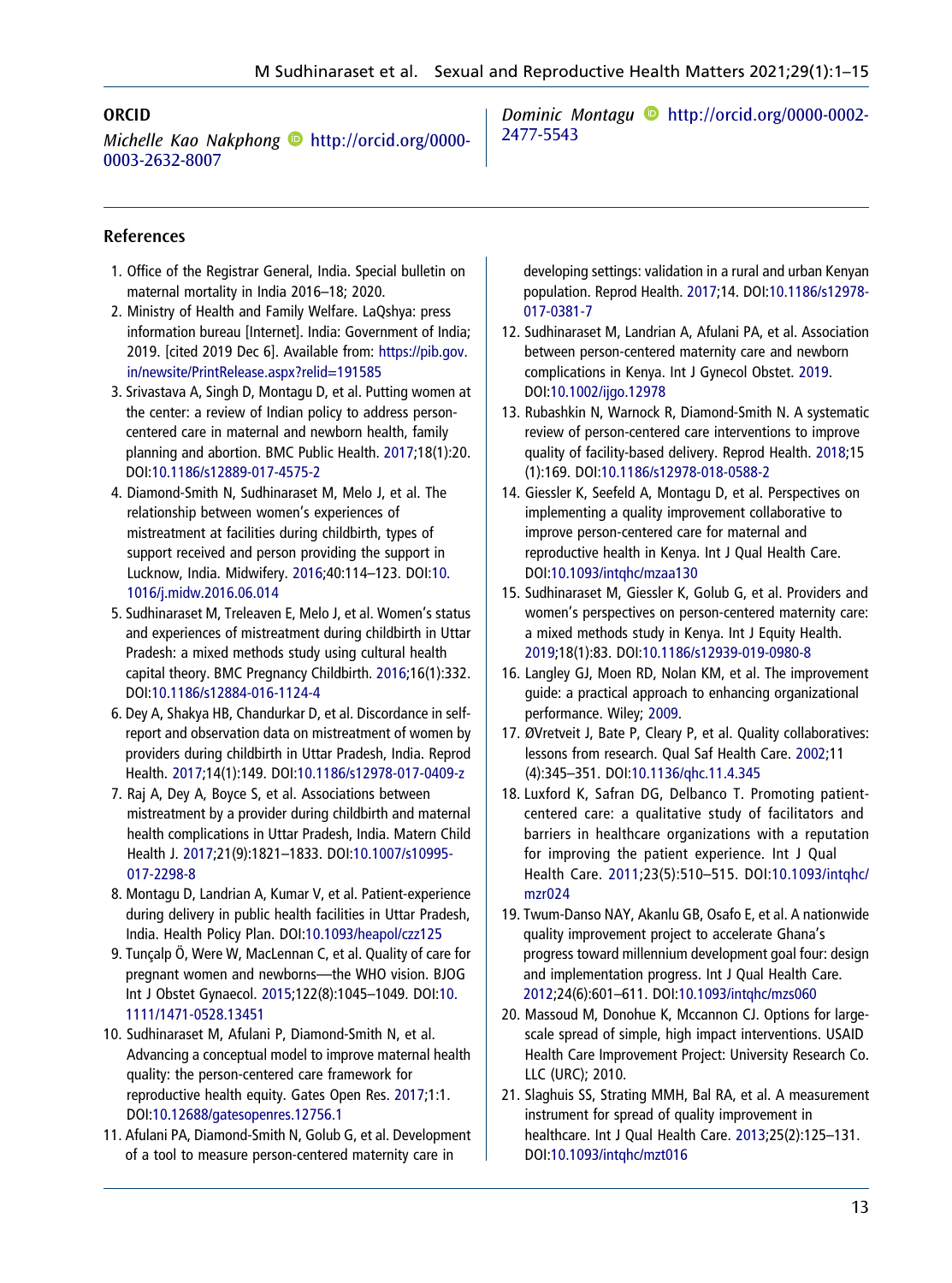- <span id="page-14-0"></span>22. Semrau KEA, Hirschhorn LR, Marx Delaney M, et al. Outcomes of a coaching-based WHO safe childbirth checklist program in India. N Engl J Med. [2017](#page-2-12);377 (24):2313–2324. DOI:[10.1056/NEJMoa1701075](https://doi.org/10.1056/NEJMoa1701075)
- <span id="page-14-1"></span>23. Montagu D, Giessler K, Kao Nakphong M, et al. Results of a person-centered maternal health quality improvement intervention in Uttar Pradesh, India; 2019.
- <span id="page-14-2"></span>24. Afulani PA, Diamond-Smith N, Phillips B, et al. Validation of the person-centered maternity care scale in India. Reprod Health. [2018](#page-5-0);15(1):147. DOI[:10.1186/s12978-018-](https://doi.org/10.1186/s12978-018-0591-7) [0591-7](https://doi.org/10.1186/s12978-018-0591-7)
- <span id="page-14-3"></span>25. World Health Organization. Standards for reporting quality of maternal and newborn care in health facilities. World Health Organization; 2016. Available from: [https://www.](https://www.who.int/docs/default-source/mca-documents/advisory-groups/quality-of-care/standards-for-improving-quality-of-maternal-and-newborn-care-in-health-facilities.pdf?sfvrsn=3b364d8_2) [who.int/docs/default-source/mca-documents/advisory](https://www.who.int/docs/default-source/mca-documents/advisory-groups/quality-of-care/standards-for-improving-quality-of-maternal-and-newborn-care-in-health-facilities.pdf?sfvrsn=3b364d8_2)[groups/quality-of-care/standards-for-improving-quality-of](https://www.who.int/docs/default-source/mca-documents/advisory-groups/quality-of-care/standards-for-improving-quality-of-maternal-and-newborn-care-in-health-facilities.pdf?sfvrsn=3b364d8_2)[maternal-and-newborn-care-in-health-facilities.pdf?](https://www.who.int/docs/default-source/mca-documents/advisory-groups/quality-of-care/standards-for-improving-quality-of-maternal-and-newborn-care-in-health-facilities.pdf?sfvrsn=3b364d8_2) [sfvrsn=3b364d8\\_2](https://www.who.int/docs/default-source/mca-documents/advisory-groups/quality-of-care/standards-for-improving-quality-of-maternal-and-newborn-care-in-health-facilities.pdf?sfvrsn=3b364d8_2)
- <span id="page-14-4"></span>26. Montagu D, Giessler K, Nakphong MK, et al. A comparison of intensive vs. light-touch quality improvement interventions for maternal health in Uttar Pradesh, India.

Résumé

La faible qualité des soins de maternité centrés sur la personne aboutit à des retards du traitement et à un mauvais état de santé maternelle et néonatale. Cette étude décrit l'impact du déploiement d'un ensemble de mesures de changement, ou d'interventions que d'autres établissements de santé avaient précédemment testées et jugées réussies, pour améliorer les soins de maternité centrés sur la personne dans des établissements de santé publique de l'Uttar Pradesh, Inde. Une conception quasi-expérimentale a été utilisée, avec des établissements témoins ou d'intervention et une collecte de données avant et après l'intervention. Cette étude s'est déroulée dans l'Uttar Pradesh, Inde, en 2018-2019. Six grands établissements de santé publique ont participé à l'évaluation de l'étude de déploiement: trois centres d'intervention et trois centres témoins. Un ensemble de mesures de changement pour une amélioration de la qualité des soins de maternité centrés sur la personne a été présenté dans les établissements d'intervention. Au total, 1200 femmes ont participé à l'étude: 600 femmes pour l'étude de base et 600 femmes à la fin de l'expérience. La méthode des doubles différences est utilisée pour estimer l'impact du déploiement de ce panier de mesures de changement pour une amélioration de la qualité dans les

BMC Health Serv Res. [2020](#page-6-0);20(1):1121. DOI[:10.1186/](https://doi.org/10.1186/s12913-020-05960-6) [s12913-020-05960-6](https://doi.org/10.1186/s12913-020-05960-6)

- <span id="page-14-5"></span>27. Barnhart DA, Spiegelman D, Zigler CM, et al. Coaching intensity, adherence to essential birth practices, and health outcomes in the BetterBirth Trial in Uttar Pradesh, India. Glob Health Sci Pract. [2020;](#page-11-1)8(1):38–54. DOI:[10.9745/](https://doi.org/10.9745/GHSP-D-19-00317) [GHSP-D-19-00317](https://doi.org/10.9745/GHSP-D-19-00317)
- 28. Abela-Dimech F, Johnston K. Safe searches: the scale and spread of a quality improvement project. J Nurses Prof Dev. [2017;](#page-12-0)33(5):247–254. DOI[:10.1097/NND.](https://doi.org/10.1097/NND.0000000000000385) [0000000000000385](https://doi.org/10.1097/NND.0000000000000385)
- 29. Cranley LA, Hoben M, Yeung J, et al. SCOPEOUT: sustainability and spread of quality improvement activities in long-term care – a mixed methods approach. BMC Health Serv Res. 2018;18(1):174. DOI:[10.1186/s12913-](https://doi.org/10.1186/s12913-018-2978-0) [018-2978-0](https://doi.org/10.1186/s12913-018-2978-0)
- 30. Verma JY, Amar C, Sibbald S, et al. Improving care for advanced COPD through practice change: experiences of participation in a Canadian spread collaborative. Chron Respir Dis. 2018;15(1):5–18. DOI:[10.1177/](https://doi.org/10.1177/1479972317712720) [1479972317712720](https://doi.org/10.1177/1479972317712720)

#### Resumen

La atención materna centrada en la persona (AMCP) de mala calidad causa retrasos en la prestación de servicios y resultados adversos para la salud de la madre y del recién nacido. Este estudio describe el impacto de difundir un Paquete de Cambio, es decir, intervenciones que otros establecimientos de salud habían piloteado anteriormente e identificado como exitosas, para mejorar la AMCP en establecimientos de salud pública en Uttar Pradesh, India. Se utilizó un diseño cuasiexperimental con establecimientos de intervención y control emparejados, y se realizó la recolección de datos antes y después. Este estudio se llevó a cabo en Uttar Pradesh, India, en 2018-2019. Seis importantes establecimientos de salud pública participaron en la evaluación del estudio de difusión: tres establecimientos de intervención y tres establecimientos de control. En los establecimientos de intervención se presentó el Paquete de Cambio para el MC (mejoramiento de calidad) para mejorar la AMCP. En total, 1200 mujeres participaron en el estudio: 600 mujeres en la línea base y 600 en la línea final. Se utilizaron estimadores de diferencias en diferencias para examinar el impacto de difundir un Paquete de Cambio de MC en los sitios de difusión vs. los sitios de control y en la línea base y línea final utilizando una escala de AMCP